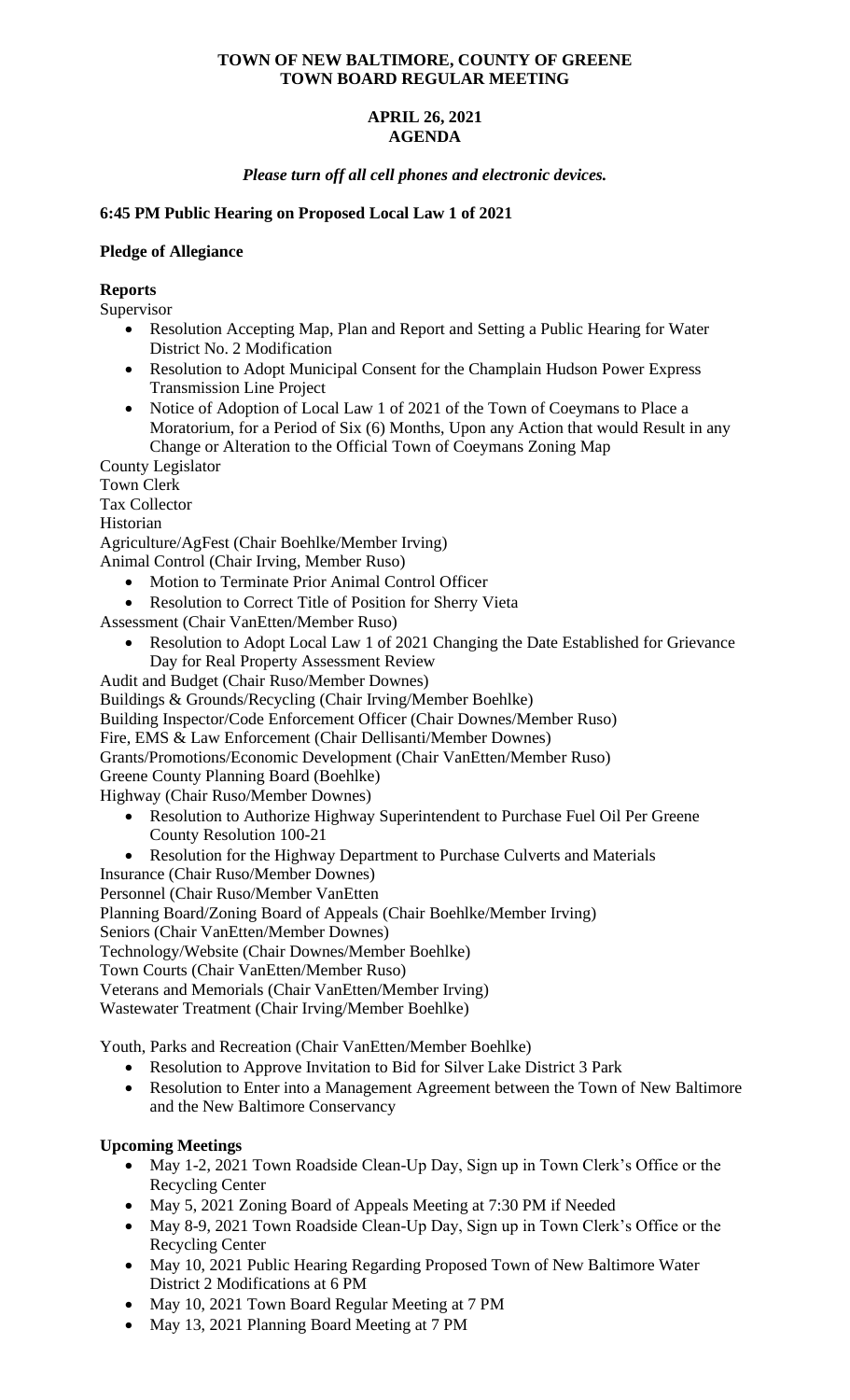- May 14, 2021 Bid Opening for Silver Lake District 3 Park at 3PM
- May 24, 2021 Town Board Work Meeting at 7 PM

# **Public Comment Period/Community Events**

# **Audit of Claims**

# **Adjournment**

## **\*\*\*\* Agenda Subject to Change\*\*\*\***

# **GUIDELINES FOR PUBLIC CONDUCT DURING TOWN BOARD MEETINGS**

- 1. The Supervisor shall preside at the meetings of the Town Board. In the absence of the Supervisor, the Deputy Supervisor shall be the acting Supervisor. In the event both the Supervisor and the Deputy Supervisor are absent, the other members shall designate one of their members to act as temporary chairman. A majority of the Board shall constitute a quorum for the transaction of business, but a lesser number may adjourn.
- 2. Town residents who wish to speak shall fill out a card at the entrances of the meeting room listing their name, contact information, and the subject matter in which they would like to speak. These cards will be collected prior to the beginning of the Town Board meeting and given to the Town Supervisor or Deputy Supervisor in the absence of the Supervisor.
- 3. Speakers must be recognized by the presiding officer and then proceed to the lectern and state their name and address. They must limit their remarks on official town business to up to three minutes on a given topic and may not yield any remaining time to another speaker. They must address their remarks to the Board as a body and not to any member thereof and not to other members of the audience in the form of a debate.
- 4. Speakers should present their remarks in a courteous manner and may not make disparaging remarks or personal comments about public officials, town residents, or others. All speakers will observe the commonly accepted rules of courtesy, decorum, dignity, and good taste with no cursing, swearing, clapping, booing, finger pointing, bullying, whispering, or talking that disrupts the proceedings of the business of the Town Board.
- 5. Any speaker who disregards the directives of the presiding officer in enforcing the rules, disturbs the peace at a meeting, makes impertinent or slanderous remarks, or generally conducts themselves in an inappropriate manner shall be barred from further participation and will forfeit any balance of time remaining for their comments.
- 6. After a final warning, if a speaker willfully refuses to step down, the Town Supervisor shall contact the appropriate authorities to remove the speaker from the meeting room and to restore order.
- **7.** The Town Supervisor, or in their absence the Deputy Supervisor, shall ensure compliance with these rules.

**This policy will be amended by Majority vote of the Town Board.**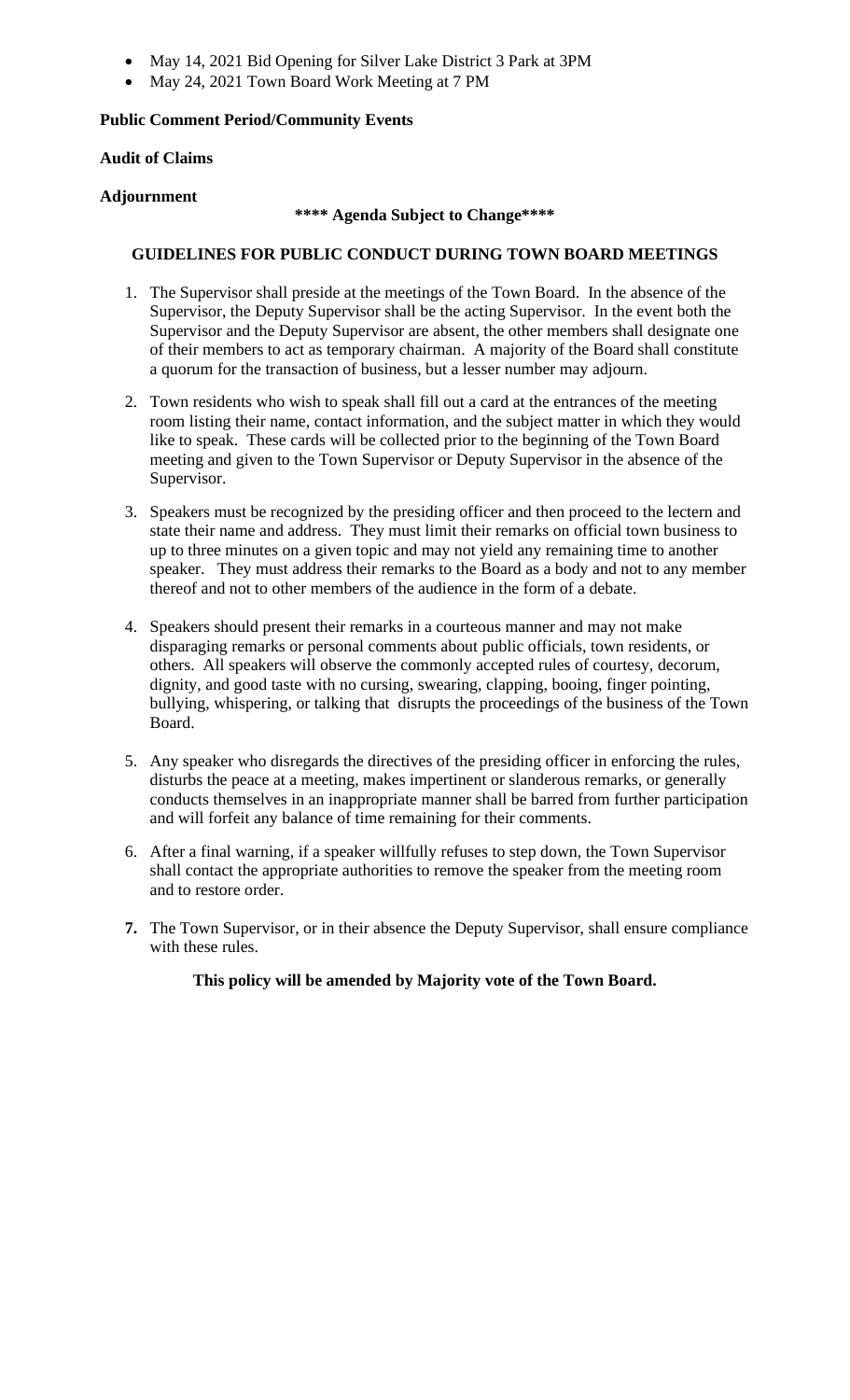# **OPENING OF WORK MEETING**

Supervisor Ruso opened the meeting at 7:00 PM and the Pledge of Allegiance was said. Also attending Councilmembers Boehlke, Downes, Irving, and VanEtten; Deputy Supervisor Dellisanti; County Legislator Linger; Town Clerk Finke, Highway Superintendent VanWormer; and 1 member of the public who signed the attendance book. Absent: Tax Collector Jordan

#### *Supervisor Jeff Ruso*

The monthly financial reports for March were forwarded to all Board members. Has everyone had a chance to read them? I would like to make a Motion to accept those reports, seconded by Councilmember Downes AYES: Ruso, Boehlke, Downes, Irving, VanEtten NAYS: ABSTAIN: ABSENT: **Motion Carried**

## **TOWN OF NEW BALTIMORE, COUNTY OF GREENE**

#### **RESOLUTION 89-2021 APRIL 26, 2021**

## **RESOLUTION ACCEPTING MAP, PLAN AND REPORT AND SETTING A PUBLIC HEARING FOR WATER DISTRICT NO. 2 MODIFICATION**

**WHEREAS**, the Town of New Baltimore adopted an order on April 29, 1974 establishing the Town of New Baltimore Water District No. 2 located at the eastern end of Schellar Park Road; and

**WHEREAS**, the Town of New Baltimore and the Village of Coxsackie entered into a thirty (30) year intermunicipal agreement on May 14, 1974, which states that the Village will provide water through existing mains to users in the Town of New Baltimore Water District No. 2, and to such other users as may from time to time be added by extension of mains; and

**WHEREAS,** the Town of New Baltimore and the Village of Coxsackie renewed this agreement on March 16, 2005 for an additional thirty (30) years ending on May 15, 2034; and

**WHEREAS**, the Town of New Baltimore authorized the extension of Water District No. 2 in 2012; and

**WHEREAS**, the Town of New Baltimore authorized the preparation of a Map, Plan and Report modifying the New Baltimore Water District No. 2 since, as the result of recent real property subdivision, certain parcels of land are not benefitted by the water system and should be excluded from the District. Such a report was prepared and provided to the Town by a Professional Engineer licensed to practice in the State of New York; and

**WHEREAS,** the boundaries of the proposed Water District No. 2 are shown on Attachment A; and

**WHEREAS,** proposed Water District No. 2 is comprised of 41 parcels which include 32 residential parcels, 1 commercial parcel, 7 vacant parcels and 1 power supply parcel, of which 30 parcels are currently connected to the water system; and

**WHEREAS,** Water Supply Permit WSA #6469 for Water District No. 2, issued by NYSDEC on September 17, 1974, authorizes the taking of up to 17,100 gallons per day to serve up to 38 homes, and will therefore not require modification; and

**WHEREAS,** there is no cost to property owners or the Town of New Baltimore associated with this administrative modification; and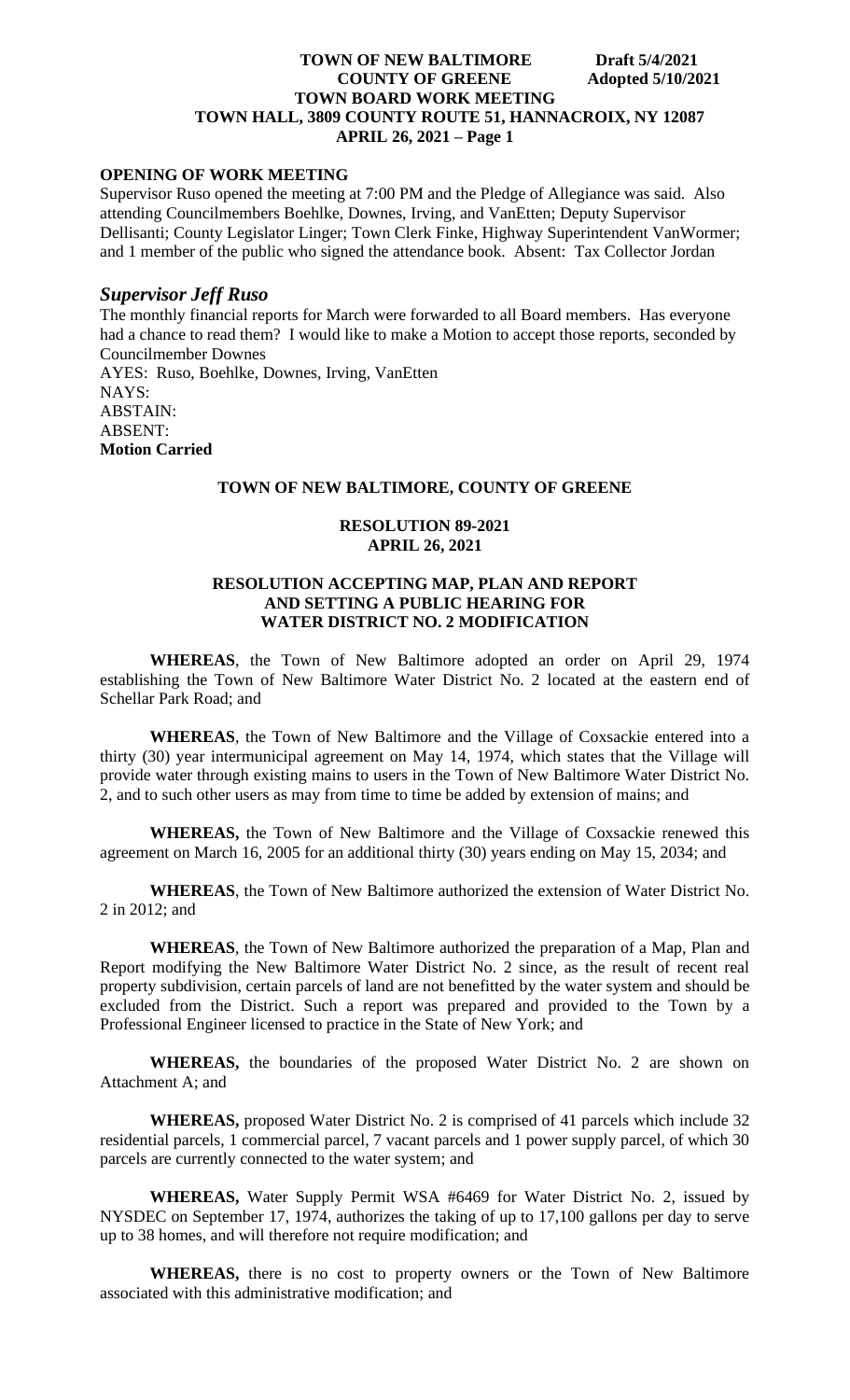**WHEREAS,** the typical cost of water to single family property owners in Water District No. 2 will not increase and will be approximately Four Hundred and Sixteen (\$416) per year; and

**WHEREAS**, all Water District No. 2 parcels will be charged for Repair and Maintenance at Eighty dollars (\$80) per year beginning in 2022, and

**WHEREAS**, all Water District No. 2 parcels will be charged an annual Debt service of Six Hundred and Twenty-Seven and Twenty-Six Cents (\$627.26) according to the Town's bonded debt for costs of recent improvements, and

**WHEREAS**, the Water District No. 2 Extension Map, Plan and Report is on file in the Office of the Town Clerk, located at 3809 County Route 51, Hannacroix, New York;

# **BE IT HEREBY RESOLVED:**

- 1. The Town of New Baltimore Town Board accepts the Town of New Baltimore Water District No. 2 Modification Map, Plan and Report.
- 2. The Town of New Baltimore Town Board sets a public hearing to be held on May 10, 2021, at 6:00 p.m. at the Town of New Baltimore Town Hall regarding the proposed Town of New Baltimore Water District No. 2 Modification.
- 2. The attached Notice shall be published pursuant to law.

#### **NOTICE**

Please take notice that a public hearing will be held by the Town Board of the Town of New Baltimore on May 10, 2021, at 6:00 p.m., at the Town of New Baltimore Town Hall, 3809 County Route 51, Hannacroix, NY 12087, regarding the proposed Town of New Baltimore Water District No. 2 Modification. Such modification includes the removal from the District of parcels which are not benefited by the water system; at no cost to the Town of New Baltimore; at no increase in the cost of water to the typical property owner of approximately Four Hundred and Sixteen (\$416) per year; all Water District No. 2 parcels will be charged for Repair and Maintenance at Eighty dollars (\$80) per year beginning in 2022; all Water District No. 2 parcels will be charged an annual Debt Service of Six Hundred and Twenty-Seven (\$627.26) according to the Town's bonded debt for costs of recent improvements, and a Map, Plan and Report describing the same are on file in the Town Clerk's office for public inspection.

Motion by Supervisor Ruso seconded by Councilmember VanEtten

**Councilmember Boehlke:** At the top of page 2, Jeffry, we're talking about the \$627 charge annual. I assume that's for the life of the bond?

**Supervisor Ruso**: Correct, 15 years.

**Councilmember Boehlke**: So should we be stipulating that in there so there's no confusion 15 years from now?

**Supervisor Ruso**: Trust me, the bondholder is not confused. It doesn't really hurt, it doesn't help because when the debt service is done with then the cost will not be applied.

**Councilmember Boehlke**: I think that will be a question to keep in mind.

**Supervisor Ruso**: The cost is \$25,090 divided among 40 parcels. It says 41, but one of them is National Grid which by law doesn't have to pay. So it's 40 parcels divided into \$25,090-andsomething-cents and so the annual charges for debt are \$627.26 per parcel. Just so you know there were some parcels that are indicated on the map of District No. 2. There's no water lines anywheres near their property. They can't even get water from the Water District. They're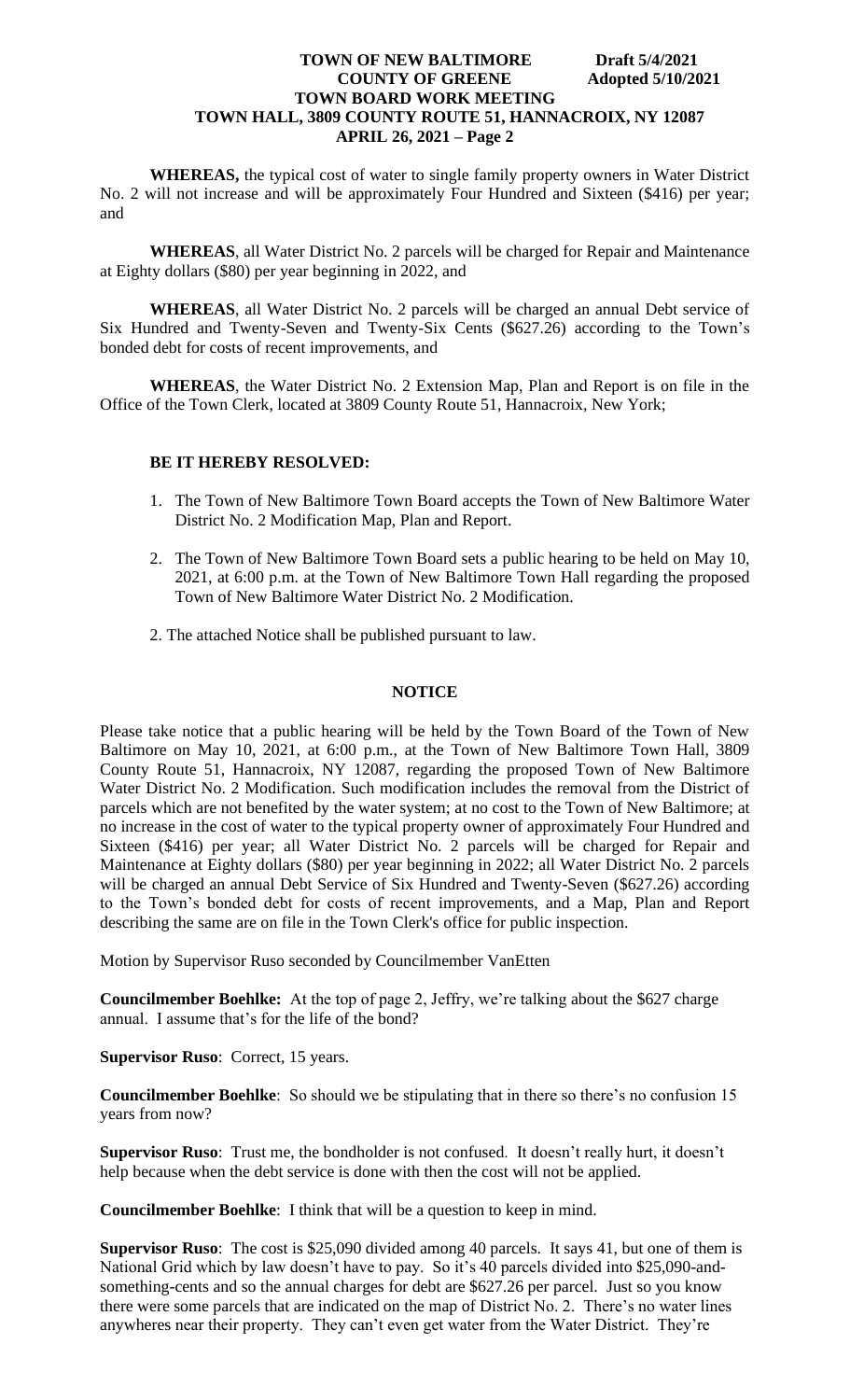being excluded from the District. We took them out. They're not being benefitted and then, of course, every parcel that does have the water lines in front of, behind whatever the case might be, abutting their property at the very least along the road…

## **Councilmember Boehlke**: Accessible.

**Supervisor Ruso**: Accessible to the property owner whether there's a home on it or not, whether there's a home on it or not, because it benefits all the properties. The only property out of it is that National Grid Property.

**Councilmember Downes:** And how did the \$80… Was that by usage?

**Supervisor Ruso**: \$80. Every year we have been charging \$10 per quarter per year for maintenance. We've gained an estimate of the amount of repairs that could normally be expected in a three-year period. So every parcel is going to be charged no longer \$40. I think at this particular moment, I don't have it before me, but we have about \$3,200 in our O&M account, Operation and Maintenance. One fire hydrant is gonna cost \$9,000. Well, where will they get the money from? They're going to have to borrow it from the Town. In essence the taxpayers throughout the Town who aren't benefitted. That by law has to be paid off within one year.

**Councilmember Boehlke**: And there's still plenty of Civil War pipe underground too.

**Supervisor Ruso**: The issue is that we need to build up a level of funds so that it can pay for the normal amount of repairs. That's what we're looking to do. Now we have been charging \$3.33 a month. That's what we've been charging for Maintenance.

# **Councilmember Boehlke**: Per quarter.

**Supervisor Ruso**: No, per month. Ten dollars a quarter, \$3.33 a month. One month pays \$3.34. I know that there were some people in the District who were upset about that charge. I'm not kidding, but they're gonna be doubled to basically \$20 a quarter so that we can build up that reserve. Nothing comes cheap anymore. It might have been a proper figure back in 1974 when they built this, but a fire hydrant, we've already replaced one since we've been here. We did go into debt, the Water District did. The Town was made whole and since that time we've built up \$3,200. That's not enough. All it takes is one thing. And don't forget that the rest of the lines that go underneath the roads and all that stuff, most of them are from 1974, those lines. So any other questions? That's a long answer to a short question.

**Councilmember Downes**: I just wanted to know the basis of it. That was all.

**Councilmember Irving**: Jeff, hypothetically one of those parcels that's excluded right now, in the future if some developer came in and they wanted to attach to the District, how would…?

**Supervisor Ruso**: They can apply and the District would be reworked up and the three parcels that are not benefitted are on Twisted Tree Road. So if anyone wants to know, that's what it is.

AYES: Ruso, Boehlke, Downes, Irving, VanEtten NAYS: ABSTAIN: ABSENT: **Motion Carried**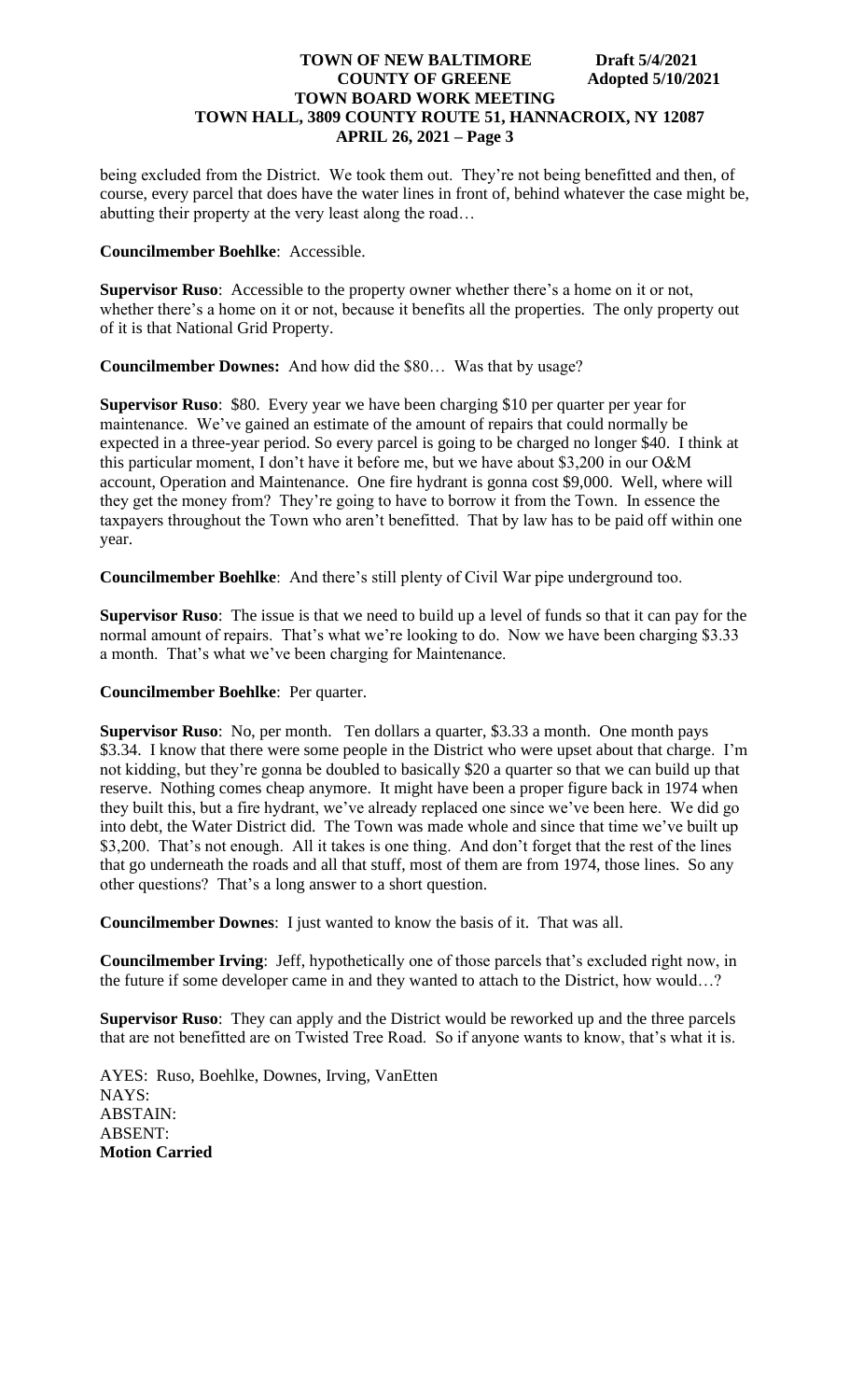## **TOWN OF NEW BALTIMORE, COUNTY OF GREENE**

### **RESOLUTION 90-2021 APRIL 26, 2021**

# **RESOLUTION TO ADOPT MUNICIPAL CONSENT FOR THE CHAMPLAIN HUDSON POWER EXPRESS TRANSMISSION LINE PROJECT**

WHEREAS, CHPE LLC and its wholly-owned subsidiary CHPE Properties, Inc., their successors and assigns (hereinafter "CHPE"), is developing the Champlain Hudson Power Express Project (the "Project"), an approximately 1,000 megawatt underground and underwater high voltage, direct current electric transmission facility extending from the United States' border with Canada to Queens, New York; and

WHEREAS, the New York State Public Service Commission (the "PSC") has ruled that the Project will supply clean, renewable hydroelectricity to New York State and has issued a Certificate of Environmental Compatibility and Public Need authorizing the construction and operation of the Project (including any amendments thereto, the "Certificate"); and

WHEREAS, CHPE has discussed the Project with the Town of New Baltimore (the "Municipality"), as a portion of the Project will be located within the Municipality and will occupy certain privately and/or publicly owned land; and

WHEREAS, the Project will provide significant economic and environmental benefits to New York State and the Municipality in the form of lower electric rates, a reduction in greenhouse gas emissions and increased jobs, including local jobs during the Project's construction; and

WHEREAS, the Project will provide significant tax (or payment in lieu of tax) revenue to the Town of New Baltimore, County of Greene and the Coxsackie-Athens and Ravena-Coeymans-Selkirk School Districts during the course of its expected 40-60 year operating life; and

WHEREAS, prior to construction within the Municipality, CHPE will require a Road Use and Crossing Agreement with the Municipality that will include, at a minimum, construction responsibilities and plans, restoration and repair of damage, dispute resolution, bonding, insurance and indemnification provisions; and

WHEREAS, once the Project commences operation, it is not expected to require any services from the Municipality.

# **NOW, THEREFORE, BE IT RESOLVED,**

1. That the New Baltimore Town Board (the "Board") is fully familiar with and supportive of the Project, including the use and occupancy of privately and/or publicly owned land in the Municipality.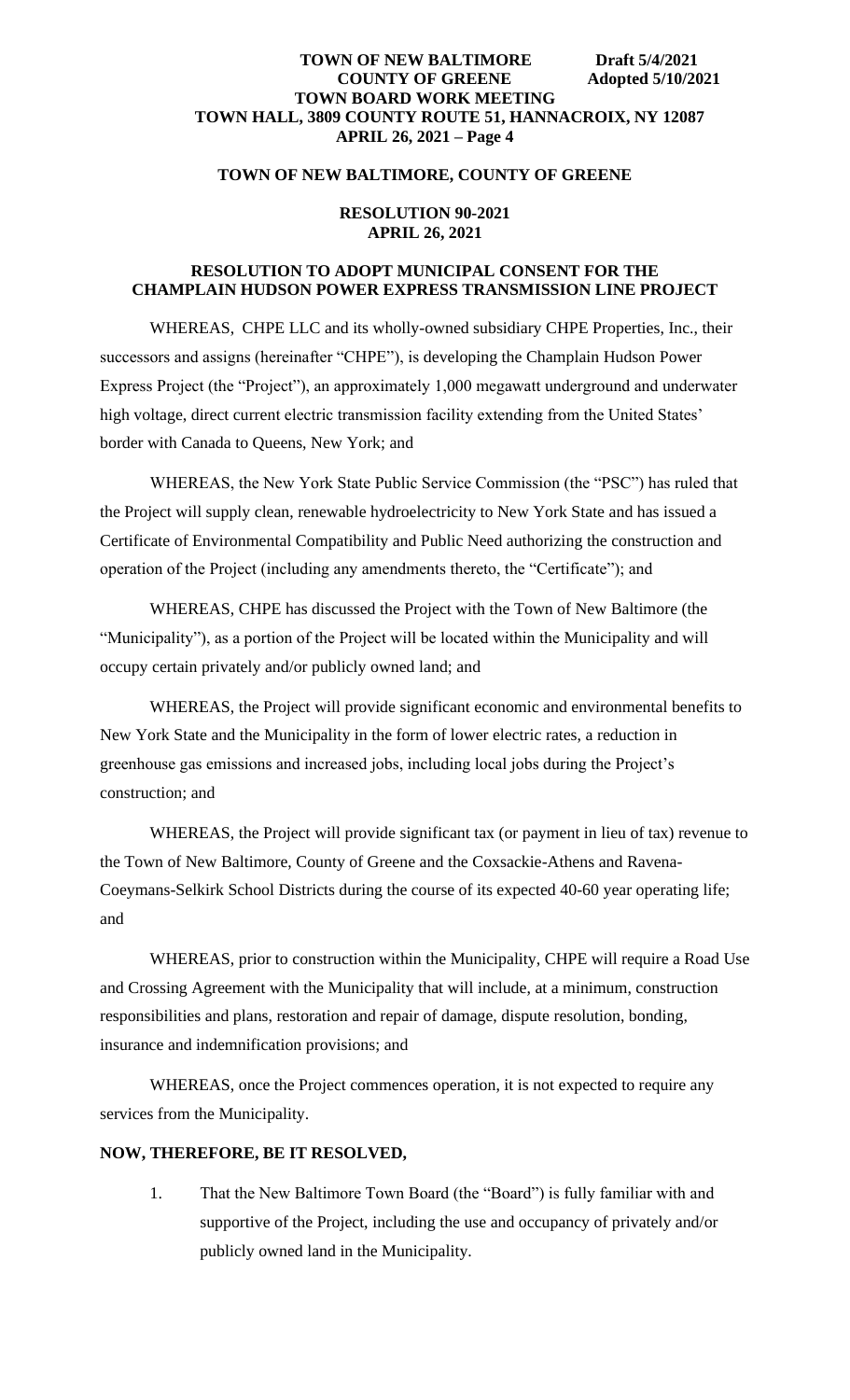2. That the Board hereby grants its consent to CHPE, in accordance with section 11(3) of the New York State Transportation Corporations Law, to lay down, construct and maintain its wires, conductors, conduits and other fixtures in and under the streets, avenues, public parks and all other publicly-owned places in the Municipality in accordance with the provisions of the Certificate.

3. That the Board commits the Municipality to the taking of such further actions, if and when reasonably requested by CHPE and consistent with applicable law, as may facilitate the successful achievement of the Project, including, without limitation, executing a Road Use and Crossing Agreement substantially in the form annexed hereto.

4. That the Town Supervisor is hereby authorized and directed to take all appropriate measures to implement the intent of this Resolution and the Town Clerk is hereby directed to forward a certified copy hereof to CHPE at the Pieter Schuyler Building, 600 Broadway, Albany, NY 12207.

5. That the Board approves the inclusion of a copy of this Resolution as a part of any filing made by CHPE with any governmental bodies when and as required or requested by the same and the use of this Resolution in public statements made by CHPE regarding host community support for the Project.

6. That this Resolution shall take effect immediately.

Motion by Supervisor Ruso seconded by Councilmember VanEtten

**Councilmember Downes:** Jeff, this is the line that's going alongside the railroad tracks?

**Supervisor Ruso**: Correct.

**Councilmember Downes**: Just wanted to make sure.

**Supervisor Ruso**: For the most part, this will be in fact almost entirely on the railroad property supposedly.

**Ellie Alfeld**: That's the word.

**Supervisor Ruso**: That's the word.

**Ellie Alfeld**: The word is supposably. Have you actually seen the map of where this line is going because I had a meeting shall we say of surveyors that went across my property and when I questioned 'em they didn't know anything about this champagne thing. They were surveying for a project through Central Hudson's right of way which is 50 feet away from the railroad tracks. Have any of you walked any of that area that's what I'm asking the Board because I have?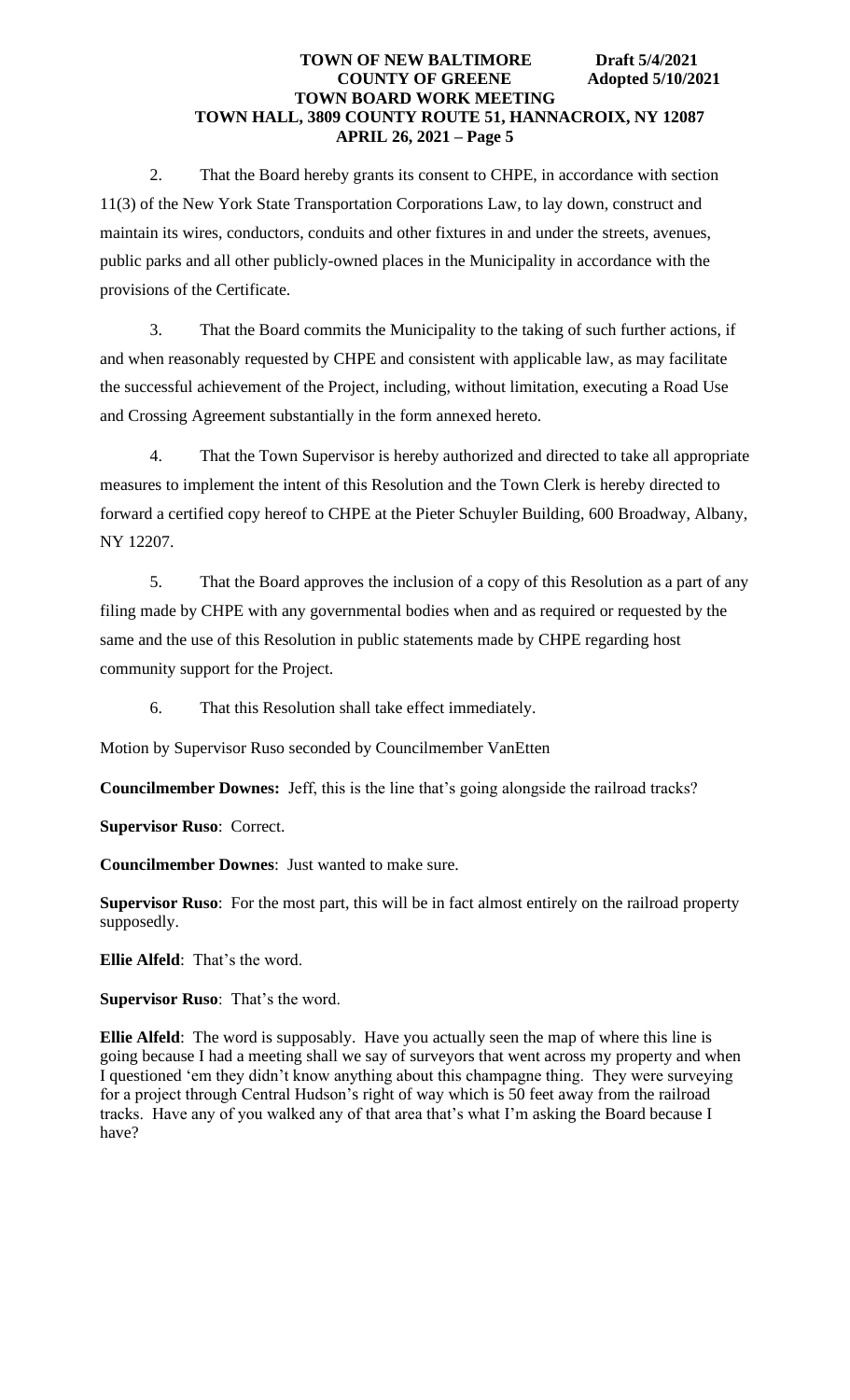**Supervisor Ruso**: Well, you know I have too.

**Ellie Alfeld**: Okay and do you know exactly where this line is going?

**Supervisor Ruso**: Nope, nope. The map actually shows the line on the other side of the railroad tracks from your home.

**Ellie Alfeld**: That's right.

**Supervisor Ruso**: However, I know the topography back there. I walked it.

**Ellie Alfeld**: So did I.

**Supervisor Ruso**: And that's pretty rocky stuff there. They're gonna have to do some blasting if they're gonna put one in there.

**Ellie Alfeld**: What happens to my well, to my house with all this blasting?

**Supervisor Ruso**: This does not authorize them to go across your land. That's only you.

**Ellie Alfeld**: Oh, no no no no no. They're gonna use the Central Hudson right of way which is on my land which I pay taxes on because they got a legal right of way for \$1.

**Supervisor Ruso**: I didn't even get the dollar from mine.

**Ellie Alfeld**: Well, gee, I'm sorry, Jeff, but I can't split it as many ways as it should have been split, \$1, how's that. My problem is when it says that the Town Board members are familiar with this. I want to know how many Town Board members. You're one of five.

**Supervisor Ruso**: I've spoken to the others about what my observations were. I haven't kept them out of the loop.

**Ellie Alfeld**: The man that came here without actually I believe, Barb, an appointment because he wanted to make a presentation…

**Town Clerk Finke**: He was on the Agenda.

**Supervisor Ruso**: We knew about him

**Ellie Alfeld**: Alright, alright. The thing is he handed out all kinds of maps, but we don't know where this damn thing is going.

**Supervisor Ruso**: Where it's actually gonna go. It's gonna parallel the railroad absolutely. Is it gonna be on the east side or the left side. Is it gonna be 50' or is it gonna be 12'?

**Ellie Alfeld**: It's not gonna be on the west side of those tracks because you know it's a stone ledge.

**Supervisor Ruso**: I told them that. I said this doesn't make sense to me because it's so much stone. I already talked about that and they promised me, promised me I said 'if you're gonna be crossing anybody's properties,' and I was thinking of you specifically, 'you better be talking to those property owners. Period.'

**Ellie Alfeld**: Well, as far as I'm concerned if they want to use their right of way or their access to their lines, they gotta come in from 144 traverse the area by way of the railroad as you would have come in not going on my lawns and stuff like that.

**Supervisor Ruso**: Agreed. The part of the conversations I've had with them, and I've had multiple, are that they are going to hug, at least in the back of my property, they're gonna hug that berm, when you go over, there's the tracks right there. That is owned, I think 50' from there is owned by the railroad and they presume they're going to stay on railroad property so you and I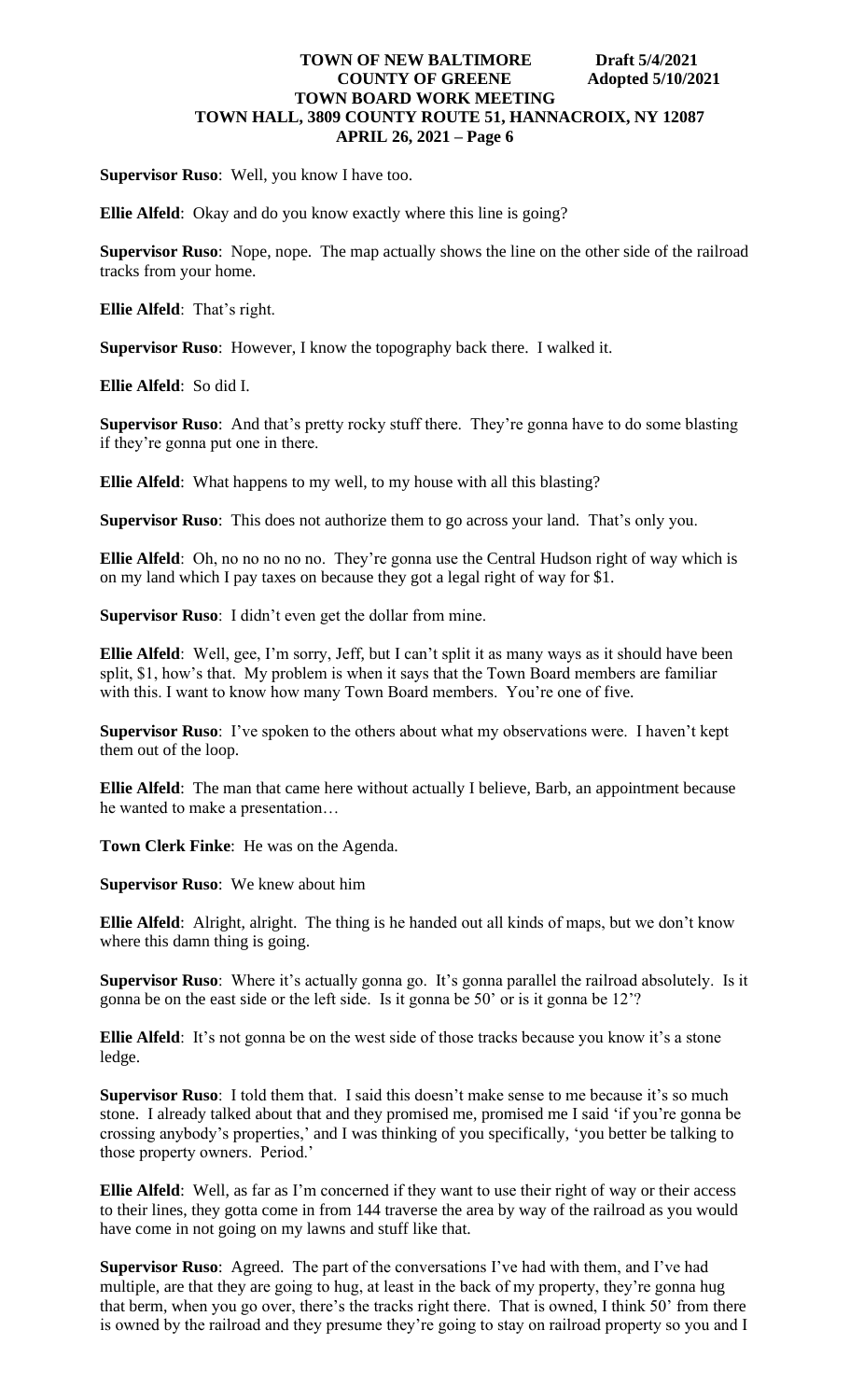have nothing to say about that. It's when they move off of the railroad property that you and/or I and our neighbors would have any…

**Ellie Alfeld**: Problem.

**Supervisor Ruso**: Any issues particularly, but the plan was -- and I do see a problem with 144…

**Ellie Alfeld**: Thank you.

**Supervisor Ruso**: The other part about the road, Alan this is for you…

**Ellie Alfeld**: Yeah, Alan.

**Supervisor Ruso**: The road, they're going to have to cross New Baltimore Road as you can well understand. That's the only Town-owned road they will be crossing. They'll also have to cross 144, but that's a State road and I don't think there's any other roads in the Town of New Baltimore that they will cross. In fact I went through the map with them. I thought possibly Kreitmeyer and some of the others and they're not expecting so because that's too far away from the tracks. Hawley probably not either. There's not gonna be a road crossing because Hawley ends at the track. So anyway we will have to have a Road Use Agreement with us, but that will include you.

**Eilleen Vosburgh**: I have a lot of questions. Looking through the documents I see that there was a Public Comment Period from April 2 through 4/21. Were residents of New Baltimore notified of this Public Comment Period?

**Supervisor Ruso**: Public Comment, what are you talking about? I don't see that in here.

**Eilleen Vosburgh**: When you go through the documents you get to…, what is it? I'm not sure. Well, it's CHPE Express. Anyhow. Right. Out of the case number you can look at the information and there's different notifications and dates and one was a Public Comment Period and that was from April 2 to April 21.

**Supervisor Ruso**: Who was this to be made to? The PSC? I'm not sure who the Comments were addressed to. They weren't addressed to us.

**Eilleen Vosburgh**: Right. Out of the case number you can look at the information and there's different notifications and dates and one was a Public Comment Period and that was from April 2 to April 21.

**Supervisor Ruso**: Who is this to be made to? The PSC? I'm not sure who the Comments were addressed to. They weren't addressed to us.

**Eilleen Vosburgh**: To the Town's Public Comment Period.

**Deputy Supervisor Dellisanti**: No.

**Town Clerk Finke**: I never got it.

**Supervisor Ruso**: I never got anything.

**Deputy Supervisor Dellisanti**: It goes to the PSC not to the Town.

**Supervisor Ruso**: I don't recall having any such thing.

**Eilleen Vosburgh**: Would the Town not be able to make comments to this?

**Deputy Supervisor Dellisanti:** Anyone can make comments.

**Supervisor Ruso**: That's for the public, that's for everybody.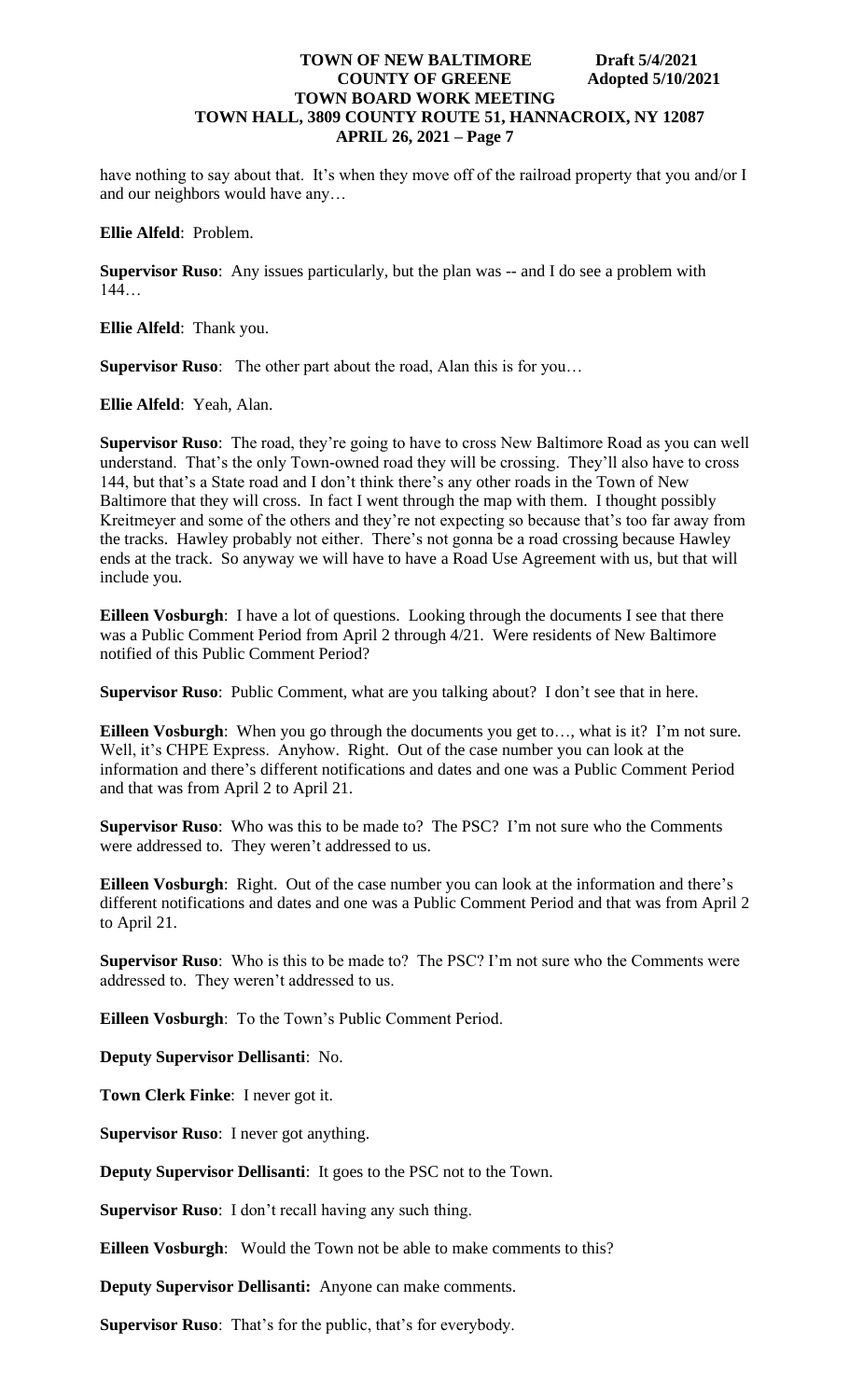**Eilleen Vosburgh**: Well and that's what I'm trying to say. Has the Town residents been notified about this other than the resolution that was put in on the Agenda on Saturday?

**Supervisor Ruso**: Not to my knowledge aside from that, no.

**Eilleen Vosburgh**: Well you know you and Ellie just had a discussion about your own properties that may be affected and I would think that other Town residents would want to know about this.

**Supervisor Ruso**: I agree. I agree.

**Eilleen Vosburgh**: So but how would you be notifying the Town other than…

**Supervisor Ruso**: That's for the PSC to notify the public. I mean we don't take every government agency that is looking for public information and presenting it to the Town. I mean I know that this one is going through the Town, but so do a lot of other things.

**Eilleen Vosburgh**: But you're gonna approve a resolution today in the Town's name.

**Supervisor Ruso**: Yes, because I've gained the information. That's correct.

**Eillen Vosburgh:** And you don't think the public needs to be able to comment or hear about it other than being on the agenda as of Saturday, sometime Saturday.

**Supervisor Ruso**: The PSC had it on their agenda.

**Eilleen Vosburgh**: But this resolution was put on our Town website's agenda.

**Supervisor Ruso**: Right and that's why you're comments are here now. That's why we're here.

**Eilleen Vosburgh**: What I want to understand is what benefits can we expect to receive since the power will be going to New York City?

**Supervisor Ruso**: We're not going to be getting any benefits.

**Eilleen Vosburgh**: In this resolution it says…

**Supervisor Ruso**: Oh, we're gonna get tax money. That's it.

**Eilleen Vosburgh**: Let me understand the tax money because right now you said you think it goes down the CSX railroad lines right?

**Supervisor Ruso**: Yes, for the most part. I mean I can't say it doesn't jut here and there.

**Eilleen Vosburgh**: Yeah, but when this pipeline was put in…

**Supervisor Ruso**: It's not a pipeline.

**Eilleen Vosburgh**: Well, whatever they call it. When this transmission line is put in is CSX assessment gonna rise?

**Supervisor Ruso**: No, this is going to be specifically assessed. Actually, it's not assessed, it's actually going to be a PILOT and the IDA is the one who's running the ball on the PILOT right now.

**Eilleen Vosburgh**: Greene County IDA?

**Supervisor Ruso**: Yes, ma'am.

**Eilleen Vosburgh**: So, do you have any idea what is our real benefit because we're not getting electricity?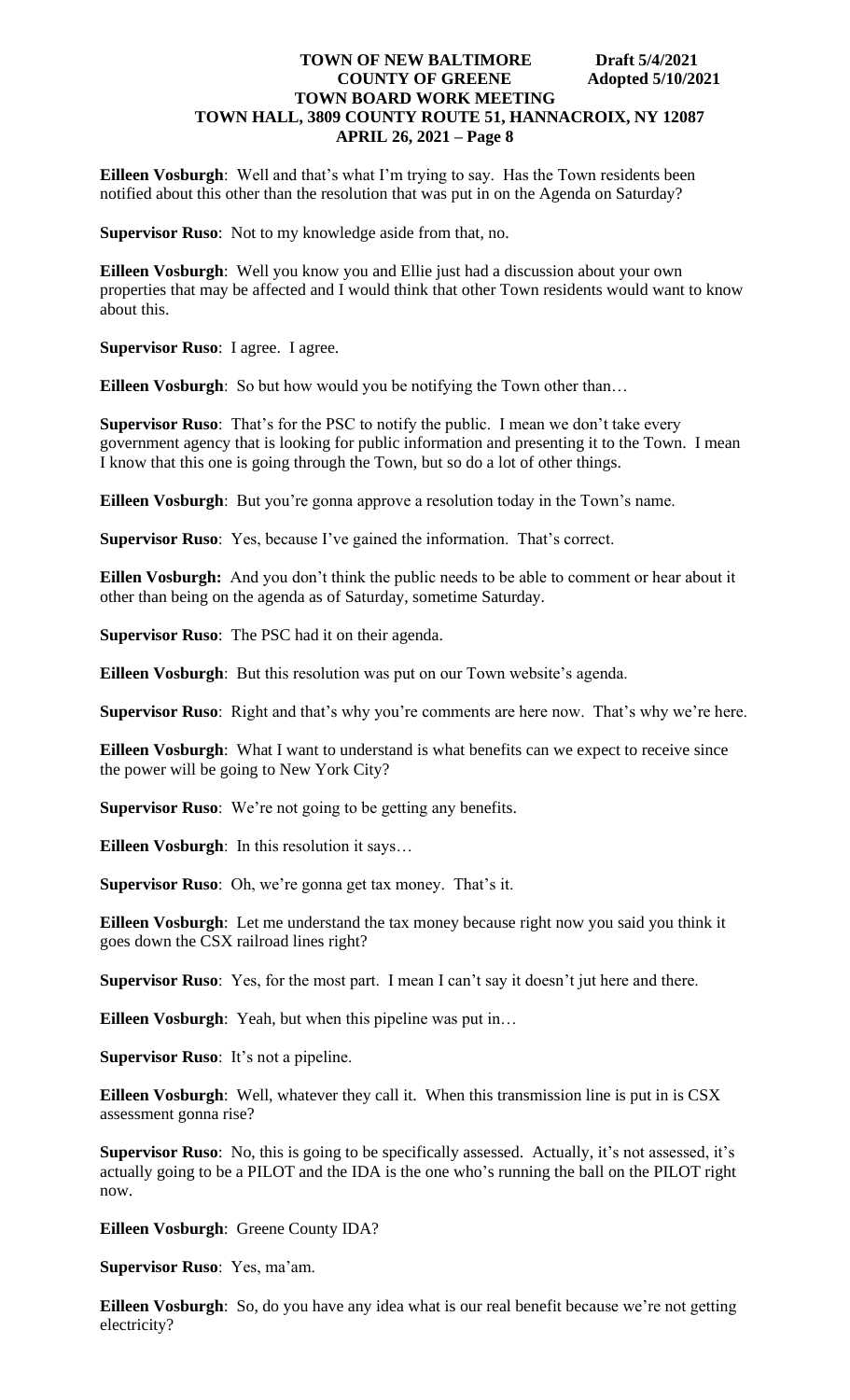**Supervisor Ruso**: No, we're not getting electricity. It's \$600,000 over a 30-year period so we're talking \$20,000 a year.

**Councilmember VanEtten**: And there's other right of ways that Central Hudson have going through my property, too, and there was really not much we could do about it. We had to hire a lawyer and we couldn't stop them.

**Councilmember Boehlke**: Central Hudson has a high power transmission overhead line already on the right of way.

**Supervisor Ruso**: Same thing where we're talking, yeah.

**Councilmember Boehlke**: I worked for CSX for 40 years. So we put a fiber optics line running from Albany down to New Jersey down along the riverline. And so much of it is unaccessible to the highway even to our access roads and so what they use is rail-mounted digging equipment to dig it and we had spools, huge spools of transmission lines on the rail cars and this was put underground as we dug. The rocky areas we had a 12' carbine rotary cutter that we used there and we used the West Point tunnel and so they can put anything in the ground. Believe me, they can put anything in the ground.

**Ellie Alfeld**: Well, they said it was gonna be 4' deep that line.

**Councilmember Boehlke**: And that's what they do. We got a very high-cost fiber optics line running and this will be done the same way because it's the only way it could be done.

**Councilmember VanEtten**: And with this one also a lot of property was taken by eminent domain. Private property which is not happening here.

**Councilmember Boehlke**: Well, they're gonna do it on Central Hudson's existing right of way for the pole lines so it's really a no brainer.

**Supervisor Ruso**: The diameter of this cable is probably about the size of this thing right there. That includes the installation.

**Eilleen Vosburgh**: So you're not seeing any damage to our roads?

**Supervisor Ruso**: They've got to cross New Baltimore Road.

**Councilmember Boehlke**: Cut right across and then they cold patch it.

**Supervisor Ruso**: The Agreement is that they're gonna patch it and repair it to the standards and expectations of Alan VanWormer.

**Highway Superintendent VanWormer**: A lot of times they don't even dig. They push it under.

**Supervisor Ruso**: They do boring, lateral boring. They don't know what they're gonna do. That's pretty much it.

**James Eckl**: Good Evening, sir, Ladies and Gentlemen. I had anticipated speaking before you introduced all this to us so some of this may be redundant, but I note that the resolution mentions two business entities -- CHPE LLC and CHPE Properties Inc. -- and the resolution seems to refer to both of them collectively as CHPE and it recites that you're fully familiar with the project and maybe you've heard this but if not I'm going to lay it on the public record anyway because the public I expect hasn't heard it. This is more complicated in terms of the number of parties than you might think. There's CHPE Properties Inc. which is a New York corporation, that is owned by CHPE LLC which is a New York Limited Liability Company. So far so good. But CHPE LLC is owned by TDI-USA Holdings LLC which is a Delaware Limited Liability Company doing business in New York and that in turn is owed by The Blackstone Group Inc. which is a Delaware corporation doing business in New York and that's described in a Wikipedia article as a provider of private equity alternatives investment management services managing over a half a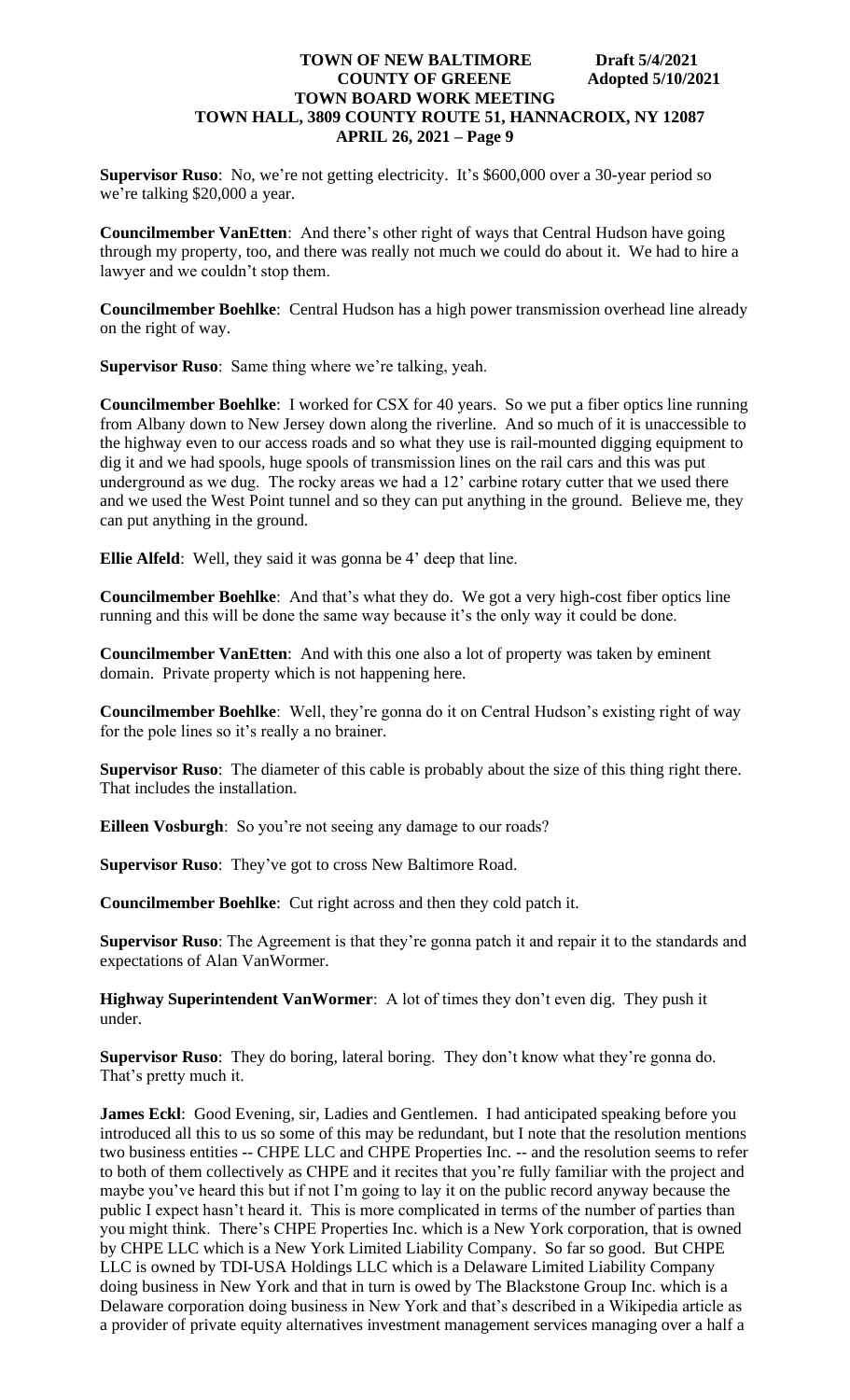trillion dollars, that's with a t, half a trillion dollars in assets. So let's realize you're really dealing with The Blackstone Group and that's big, big business and does anybody in this room think that the people who run The Blackstone Group from their offices on Park Avenue in Manhattan are interested in spending a penny that they don't have to spend to do something nice for the people of the Town of New Baltimore. But there's more. The resolution after the recitation that you're familiar with it goes on to grant consent to CHPE to construct and maintain its wires etc. in and under streets and avenues and parks and all other publicly-owned places in accordance with the State Transportation Corporations Law Section 11 subdivision 3. Now that suggests that somebody thinks that there is an electric corporation involved here or at least that's what they want you to think, but as far as I can tell, that's just not so. An electric corporation is a kind of transportation corporation and if that sounds odd I will not apologize for the authors of the statute. The Transportation Corporation Law provides for transportation corporations one sort of which is an electric corporation and Section 11, subdivision 3 sets out the powers of an electric corporation and among those power are the power to construct the wires etc. and placing streets, avenues, parks, other public places with the consent of the Town Board and in such manner and under reasonable regulations as the Town Board may prescribe. But I can't find an electric corporation here. CHP LLC cannot possibly be an electric corporation because it's not a corporation at all. It's a Limited Liability Company. And while CHPE Properties Inc. is a corporation according to the State Department of State website information, it's an ordinary business corporation. It's not any sort of transportation corporation. So by the revolution not only are no conditions established to regulate what you're consenting to, you're purporting to give your consent under a law that doesn't apply here in the first place. But there's more, excuse me. You are familiar with the project and that support includes you're aware of this that the project will or at least may involve use and occupancy on privately-owned land and if ever a real electric corporation does get involved here to make Section 11, subdivision 3 apply, that electric corporation could take privately-owned land by condemnation just like a Government can take land by condemnation.

**Councilmember VanEtten**: That's what I said previously.

**James Eckl**: That's in the following subdivision.

**Councilmember VanEtten**: And there's nothing that we could do as a Town or the property owner to stop it. I might add that. And with a project this size.

**Supervisor Ruso**: Did they take some of yours some time ago?

**Councilmember VanEtten**: Yes, they did.

**Ellie Alfeld**: We don't have choices.

**Councilmember VanEtten**: There's no choice in this.

**Supervisor Ruso**: I've had some conversations aside from with these folks. It comes down to this. This has been approved. A signification portion of this is to replace the Indian Point nuclear power plant. That's one of the main focuses of what this is and The Blackstone Group, I didn't know they're involvement, but there's a lot of bigger players than the Town of New Baltimore or than Ellie and Jeff who worry about their stretch of property. There's a lot of big bucks in this. I knew that.

**Ellie Alfeld**: And they're not sharing any with New Baltimore, you're damn sure of that.

**Supervisor Ruso**: Well, \$20,000.

**Ellie Alfeld**: \$20,000, you know how fast you'll go through that.

**Supervisor Ruso**: So nevertheless and actually to tell you the truth, we're the last Town in Greene County and Albany County to have this before us. We did struggle like a fish on a line but that's all we were was a fish on a line. That's it.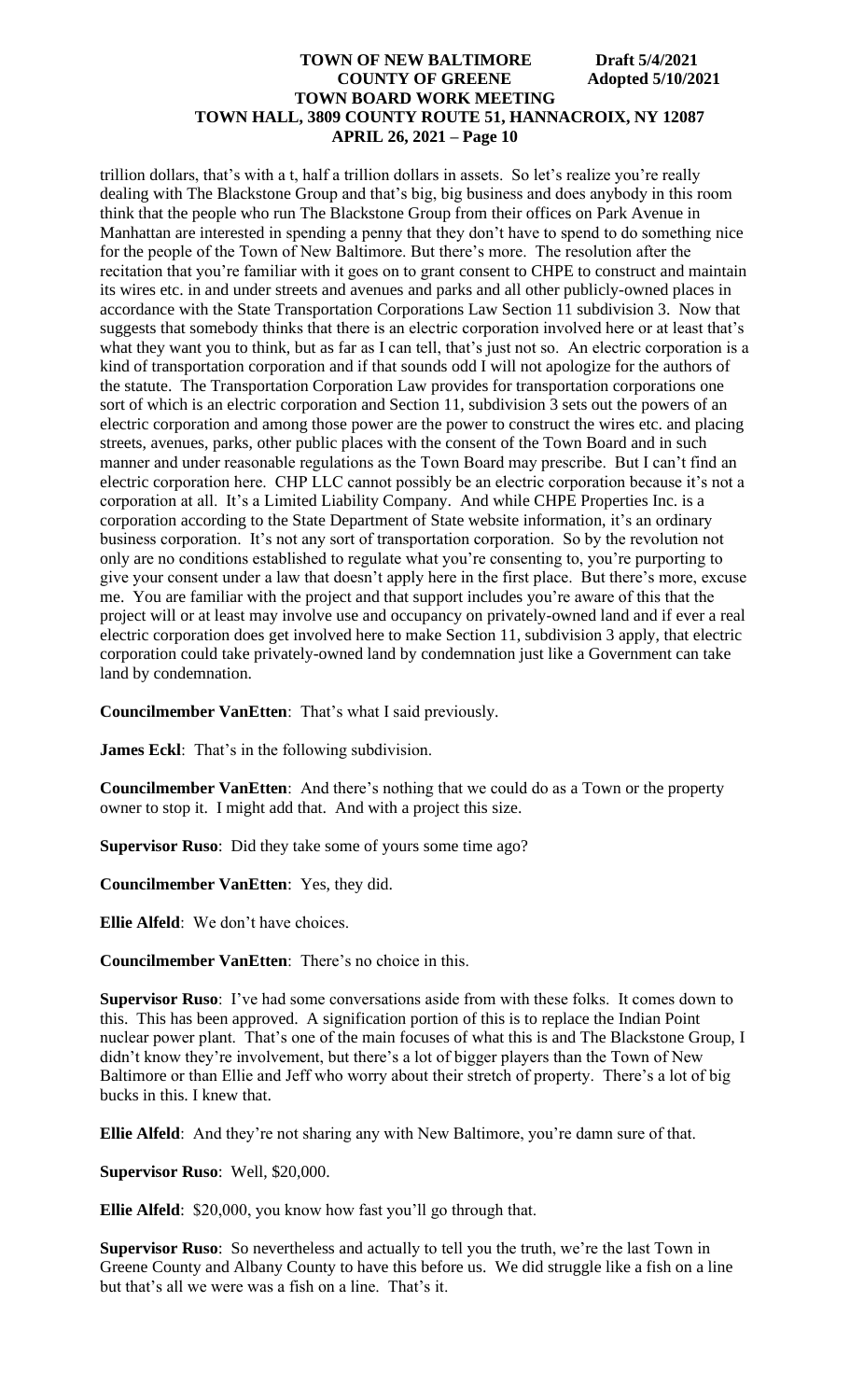**Councilmember Boehlke**: Jeff, and we should realize they're not blazing a trail for this right of way through the back 40, they're utilizing an existing right of way to put this line down. So it's gonna have virtually no impact on the Town as far as acquiring or reacquiring any property to fund this railroad.

**Supervisor Ruso**: We believe.

**Councilmember VanEtten**: We hope not.

**Ellie Alfeld**: We don't really honestly know.

**Supervisor Ruso**: Nevertheless.

**James Eckl**: And we know The Blackstone Group isn't a charity. It's not a not-for-profit green organization that is doing this out of the goodness of their hearts. They're gonna get something out of it. Our fellow New Yorkers in Queens are gonna get something out of it. They're gonna get the benefit of high-tech electrification and so I ask what can New Baltimoreians expect to get out of it?

**Councilmember VanEtten**: Well, I think it's pretty much the same as when they took all the property that they took from people and there was hundreds of acres in this Town for Central Hudson's right of way to go through and there's nothing we could do.

**Supervisor Ruso**: The only thing is I can see is part of the struggle that I was having was that for the amount of monies that we'll get is that's the only thing we're going to get is a PILOT. Now, I had personally contacted people in the IDA and elsewhere and Champlain Hudson because I didn't want to get involved with the PILOT. I made it clear to the fellow when he came here back in I can't remember when it was, I think it was in the fall, and I actually talked to Justin about how do you assess this property because that's not something most Assessors have ever assessed because if we don't do a PILOT, we get to assess it and tax it accordingly. He said he would have to look it up. Basically I was told to either get onboard or get left off. That's what it is.

**Ellie Alfeld**: That's right. They've got the power.

**Supervisor Ruso**: Get on board or get left at the station. That's where we are. I wish there was greater benefit that I could explain to you, however, I don't see it. It's gonna happen whether I want it to or not. Just like with choices that the Town had in letting the Thruway come in. Well, the State was gonna have that happen anyway although that's a long time ago. Unfortunately, your points are well made so I thank you.

**James Eckl**: As I remember having read once one of the pioneers of the American motion picture industry made the observation an oral contract isn't worth the paper it's written on and they can make all sorts of grandious promises and when push comes to shove they may decide to buy the solid gold toilet for the chief executives of The Blackstone Group and leave us in the dust.

**Supervisor Ruso**: Leave us with an outhouse.

| <b>SUPERVISOR RUSO</b>         | <b>AYE</b> |
|--------------------------------|------------|
| <b>COUNCILMEMBER BOEHLKE</b>   | <b>AYE</b> |
| <b>COUNCILMEMBER DOWNES</b>    | <b>AYE</b> |
| <b>COUNCILMEMBER IRVING</b>    | <b>AYE</b> |
| <b>CCOUNCILMEMBER VANETTEN</b> | <b>AYE</b> |
| <b>Motion Carried</b>          |            |

# *County Legislator Pat Linger*

April has been quite busy for the County. We now have a new State budget in place and continue to digest the effects it will have on our own budget for next year. One of the more positive developments was the reinstatement of CHIPS, Extreme Weather, and Pave NY funding that the Governor had originally decreased in his proposal. I'll be attending a press conference on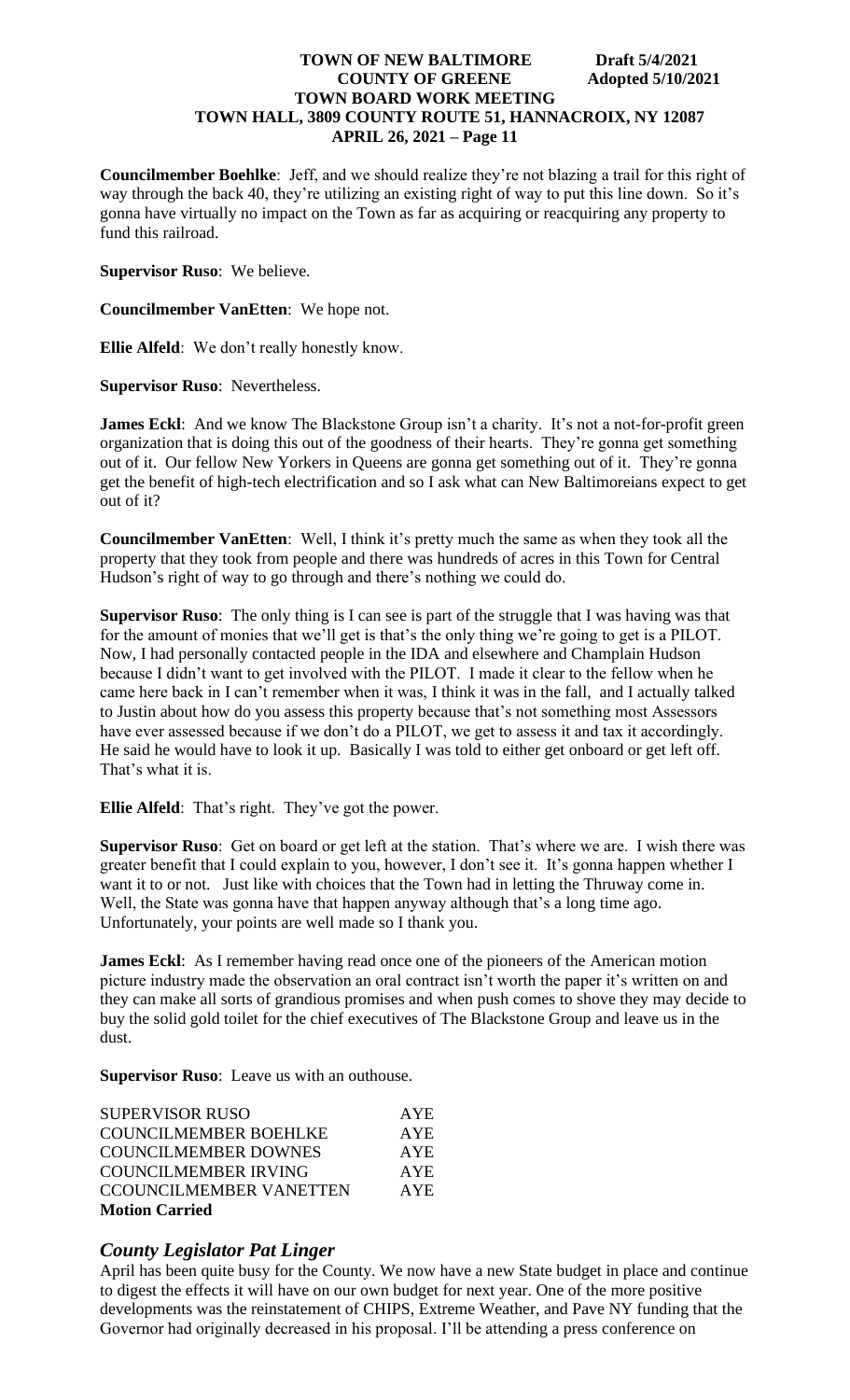Wednesday with Senator Hinchey announcing the 33% increase in funding over last year. After having to cancel many of our projects last year and sustaining significant damage to County roads on Christmas morning, this was a welcomed increase. The Sheriff Administration, Investigators, and Road Patrol Unit moved into the new administrative building at the jail last week. Jail intake operations are still taking place on Mansion Street until we have the authorization from Commission on Corrections to use that space at the new facility, which is expected shortly. We have scheduled a Public Hearing on the Draft Local Solid Waste Management Plan for May 19<sup>th</sup> at 6:15 pm. This plan is updated on a regular basis. We approved raising the tipping fee at our transfer stations from \$105 per ton to \$115 per ton to more accurately reflect our cost of disposal. Another Public Hearing has been scheduled for Local Law Number 1 of 2021 for May 19<sup>th</sup> at 6:10pm. This Local Law would authorize 12 and 13 year old licensed hunters to hunt deer with a firearm or crossbow during hunting season with the supervision of a licensed adult. This is in response to a change in Environmental Conservation law establishing a pilot program that requires Counties to "opt in" to the program. Earlier this year, we contracted with ECC Technologies to map out our broadband service, or lack thereof, within the county down to the house level. We have learned that a significant deterrent for service providers is a DOT right-of-way fee charged to providers. This fee was quietly passed in the 2019-2020 State budget and began to show up as significant annual invoices late last year. Imperative to our build out of the "last mile" of service to the underserved areas is having this fee repealed. We passed a resolution supporting the rescinding of the NYS Fiber Right-Of-Way fee. The mapping from our survey is expected to be complete this fall. Any of our County roads that have guiderails will see a change in vegetation control this year. We've approved a contract to treat these areas to control growth that are difficult to maintain, increasing the hours needed to do so. We approved bids for a tractor with boom mounted rotary and flail mowers and one skid steer. Bids will go out for a one ton service truck and three 3/4 ton pickup trucks. All of this equipment is budgeted for, and will be purchased without bonding. Through the first 3 months of 2021, Sales Tax receipts are up 12% over the same period last year, prior to the Covid shutdowns. On March 31<sup>st</sup>, we made local governments and School Districts whole by paying out \$10,133,899 in unpaid tax funds. Those unpaid taxes will now be added to the County tax bills. As of today, GC stands with over 20,000 residents who have at least one vaccine dose, or 42 percent. As demand is decreasing for vaccines, we will finish first dose pods this week. Next month will finish second dose pods, and the vaccines will be turned over to the "retail" market of Pharmacies, doctors, and State sites. There is no need for mass emergency vaccines at this point. We will target specific groups when needed. I appointed our Town Supervisor, Jeff Ruso, to serve on the Advisory Council to the GC Department of Aging for 2021. We've learned that Greene County is the recipient of the 2021 PERMA Award for Excellence. This award is given to the County in NYS who has exceeded all metrics for membership and will be recognized at their annual statewide conference.

**Supervisor Ruso**: Thank you for the appointment. Just so you know they didn't appoint me because of my age. I've been running nursing homes for 30 years at least there's some perspectives I can add to the group.

**County Legislator Linger:** I think they're happy to have you. Eilleen?

**Eilleen Vosburgh**: Any plans for road work in the Town of New Baltimore?

**County Legislator Linger**: Right now, I believe we're planning to finish Route 51 up near the cemetery. There's about a two-mile section there that has to be finished yet. That was cut out of last year's and then County Route 61 we have a slide, an active slide there near the farm. I believe they've engineered the repair to that and I think that's supposed to be done this year as well. We'll see what happens when the bids come in. I do think there's gonna be a little bit of a problem getting all the work done we want to do not from a budget standpoint, but from an actual working standpoint because not only did we receive more CHIPS funding, every County in the state is receiving more CHIPS funding so those paving operators are going to be busy this year.

**Councilmember Irving**: I see we've raised the tipping fees it looks like \$10 a ton?

**County Legislator Linger**: Yes.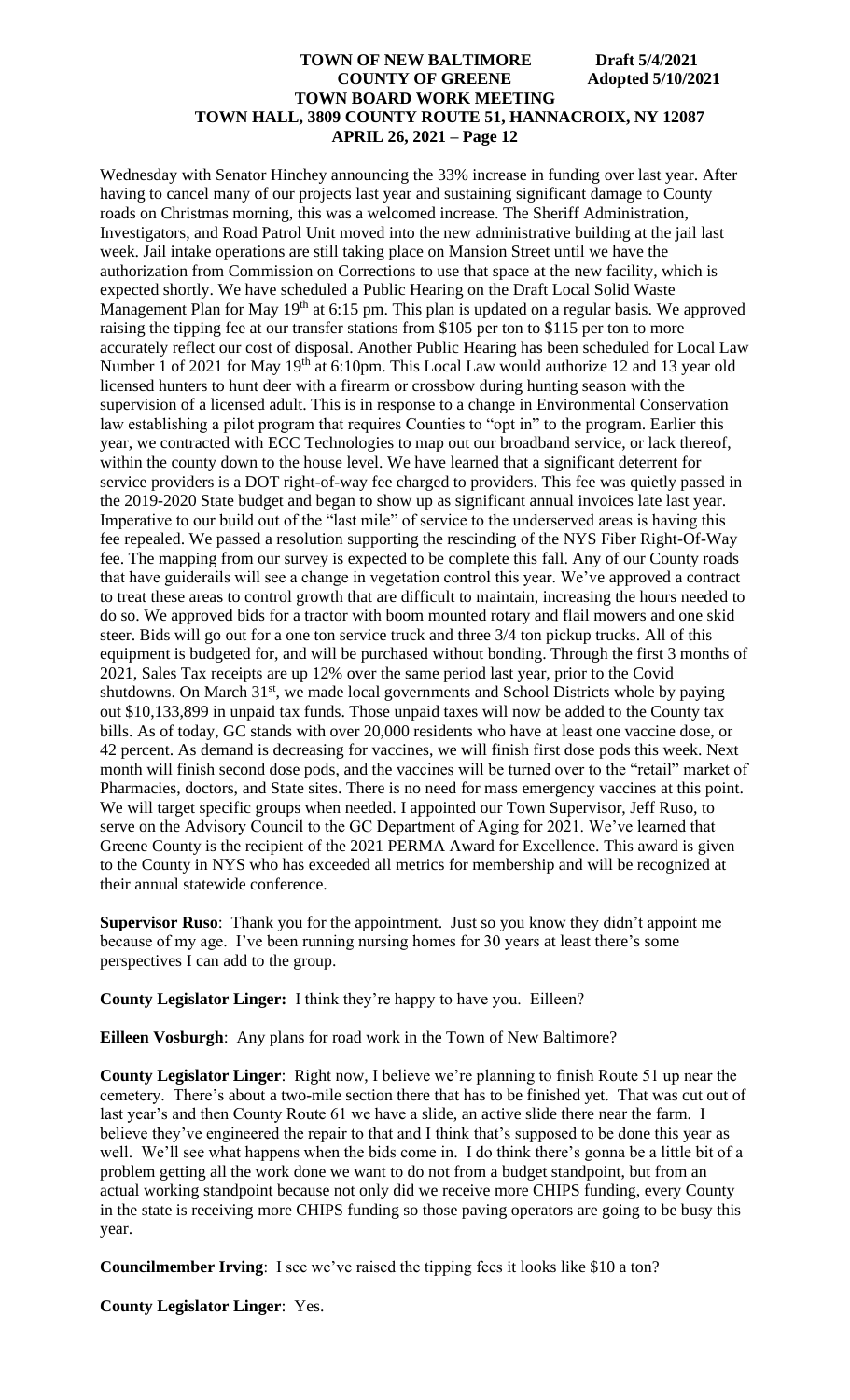**Councilmember Irving**: And there's a Public Hearing on the Solid Waste Management Plan. Where is that gonna go? Are we lacking in landfill area?

**County Legislator Linger**: No, the Seneca Meadows Landfill still has enough space in it for about I think it was seven more years under their current permit. This is our own permit so we have to update the plan every so many years. What we saw was especially since COVID, we had a significant increase in solid waste that was brought into our transfer stations. We were actually getting close to the limit on what we're permitted for for the Catskill facility. We've almost finished now the Hunter Transfer Station redesign. Coxsackie will be done probably this year and that will allow us, we can right now ship out of Hunter directly to Seneca Meadows so we're not running all that municipal waste down the hill to Catskill and then shipping it out of Catskill. So we save there and we've moved some of that volume to the mountaintop and we'll do the same thing with the Coxsackie Transfer Station. One of the biggest concerns we've had this year is the recycling market has tanked. I don't know if anybody's been to this recycling center down

there and had plastics they could not leave behind because the vendors can't find markets for some of the plastics now so we have a potential of putting up another building in Catskill just for recycling and we're working with another outfit out of Clifton Park to actually just come down and pick that up and they would do all the sorting on it. They'll take the revenue on it, but we would be able to not put that stuff in landfills like what's happening now with a market that's nowhere. The other improvement that I think is gonna happen this year behind the Catskill Transfer Station will be a composting facility. I think it's probably gonna come through state law in the next year or two. We're gonna try and get ahead of it and do that now. So that will be part of that plan.

**Ellie Alfeld**: You said you're going to be using something different for along the road to control. Is it going to be a spray?

**County Legislator Linger**: It is a spray, it sprays about three feet, a foot-and-a-half on each side of the guiderail.

**Ellie Alfeld**: What impact does it going to be on bees and the good stuff that we've got?

**County Legislator Linger**: They're telling us nothing. We do have the MSDS sheets on it and there is a lot of other counties in the state that use the same company and they're very helpful.

**Ellie Alfeld**: How is your employment? I know that a lot of people that could work are not working cause it's easier to stay home. Have you got all your job filled?

**County Legislator Linger**: Not at all.

**Ellie Alfeld**: That's what I thought.

**County Legislator Linger**: We're having exactly the same problem. I think our Highway alone probably has nine openings.

**Councilmember Downes**: Pat, are the Transfer Stations back open full-time or are they still on a reduced schedule?

**County Legislator Linger**: No, they're still on a reduced schedule for now, but that has more to do with the fact that when they're not on that reduced schedule, we rotate employees around and that's what we try to avoid was bringing people from one area to work in another reducing that potential spread. They are looking to getting back to it, but we haven't gone there yet. And we're all still waiting for DMV's to reopen.

**Councilmember Downes**: But the jail is now, we have room for growth in that jail right?

**County Legislator Linger**: Yes.

**Councilmember Downes**: We're not opening up the whole jail at this point?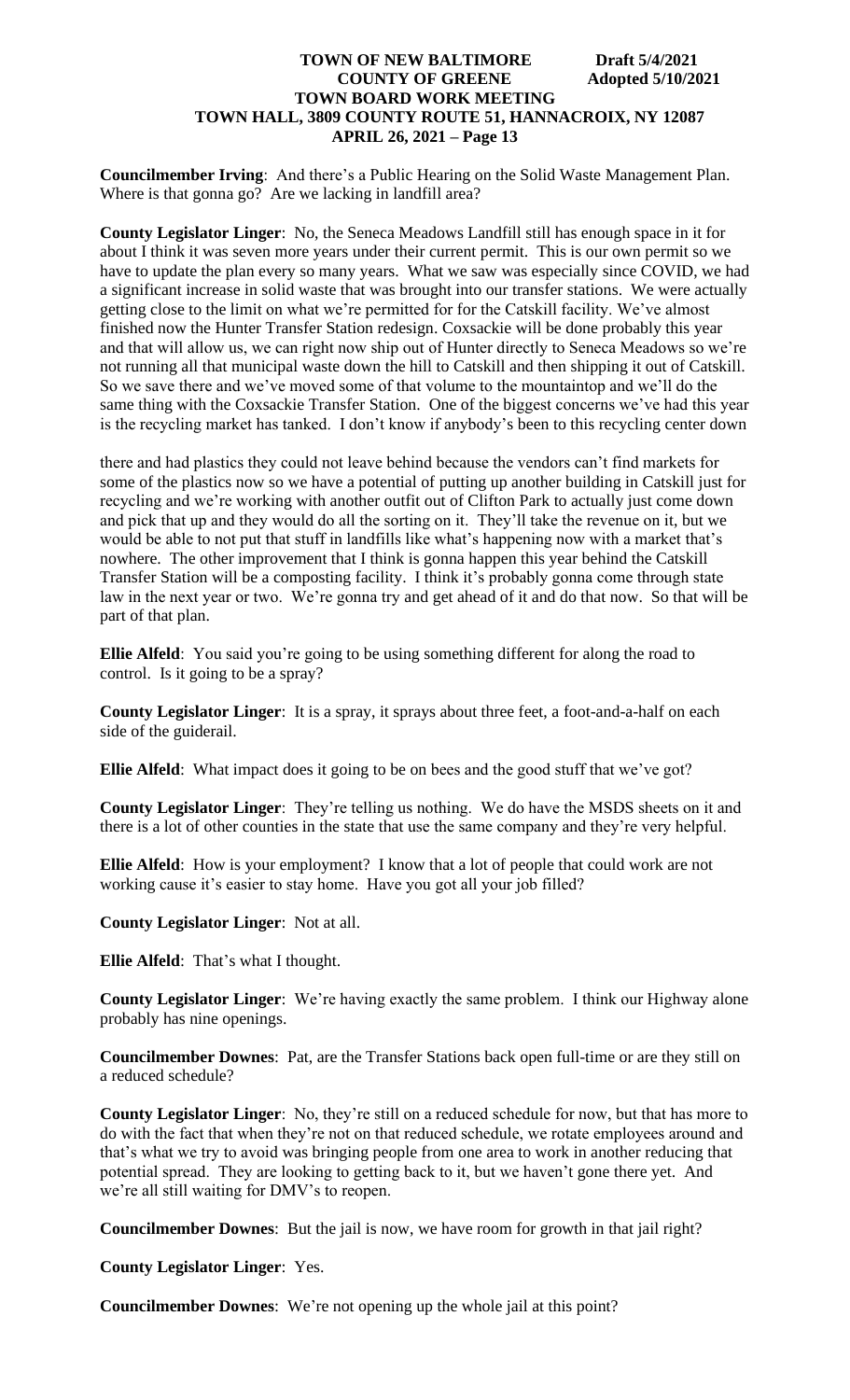**County Legislator Linger**: We have 16 cells in the male side that are not outfitted at all, so no bed, no desk, no toilet and sink. So we have those 16 that we can put the infrastructure in and they could open relatively quickly. I believe I don't know two or three days ago we were at 35 males and 2 females. The 35 males will be close to the capacity that we have available right now because we do have to leave some cells open and we do have some cells that are only supposed to be used for certain classifications or constant watch. We can get temporary approval to use those if we need to, but if that population seems to be creeping up, we'll look at outfitting those 16 cells.

**Councilmember Downes**: Those are all our inmates right?

**County Legislator Linger**: Yes.

**Councilmember Downes**: They're not from other counties?

**County Legislator Linger**: No, those are all ours. We're actually housing them out at other facilities right now.

**Councilmember Downes**: Right, no, I knew that, I just didn't know when they came back if they were taking others in at this point or not.

**County Legislator Linger**: We don't plan to.

**Councilmember Downes**: We're just taking ours.

**County Legislator Linger**: At least right now.

**Councilmember Boehlke**: So, Pat, other than the \$10 million in unpaid tax liens how is the County doing financially?

**County Legislator Linger**: Very good. Last year we had our highest Moody's rating with an increase. Even at \$10 million, there's no Bond Anticipation Note on it. That's cash that we put out and then we'll collect it back in the taxes with the fees, the late fees.

**Councilmember Boehlke**: We're in good shape then.

**County Legislator Linger**: We've actually paid for the Hunter Transfer Station modifications with cash. We've already put money aside for Coxsackie, we're putting money aside for the potential of the building for the recycling. So all these vehicles we've purchased for the Highway and Solid Waste Departments, it's all budgeted for and paid for.

# *Town Clerk Barb Finke*

3 Building Permits \$514.50, 2 Decks & Porches \$150, 1 Garage \$173.60, 5 CO Searches \$75, 2 EZPass Tags \$50, 2 Fishing Licenses \$1.66, 60 Dog Licenses \$426, 6 Late Dog Licenses \$30, 1 Beer Permit \$20, 1 Demolition Permit \$75, 3 Park Rentals \$75, 3 Minor Subdivisions \$90, 1 Above Grant Swimming Pool \$60, 1 Mobile Home-Single \$150, 1 Solar Residential \$50, 7 Certified Copies \$70, 165 Photo Copies \$41.25, State, County & Local Revenues \$2,162.35, to New York State Agriculture and Markets for Spay/Neuter Program \$82, to New York State Department of Environmental Conservation \$28.34, Total to Supervisor \$2,052.01 I completed the last class (a total of four) from the Rockefeller College of Public Affairs and Policy entitled "Diversity/Cultural Competencies." Credit is earned toward a Certified Municipal Clerk designation from the International Institute of Municipal Clerks. I also completed a lunchtime training with Sarah Brancatella from the Association of Towns and also participated in a meeting with Congressman Delgado, Town and County officials, and others regarding the American Rescue Plan Act. There were five FOILS in March for a total of 8 for 2021. One was satisfied, two were withdrawn, one we are awaiting payment, and the last we are compiling information. I would like to thank the Town Board for their confidence in my office and me with the addition of the Tax Collector duties in 2022. The Town of New Baltimore is grateful for the dedicated service of Diane Jordan and I congratulate her on her retirement at the end of the year. It has been a pleasure to work with her since 2014. I am confident that we will work together to develop a plan to continue to serve our residents in the future. I have been in public service since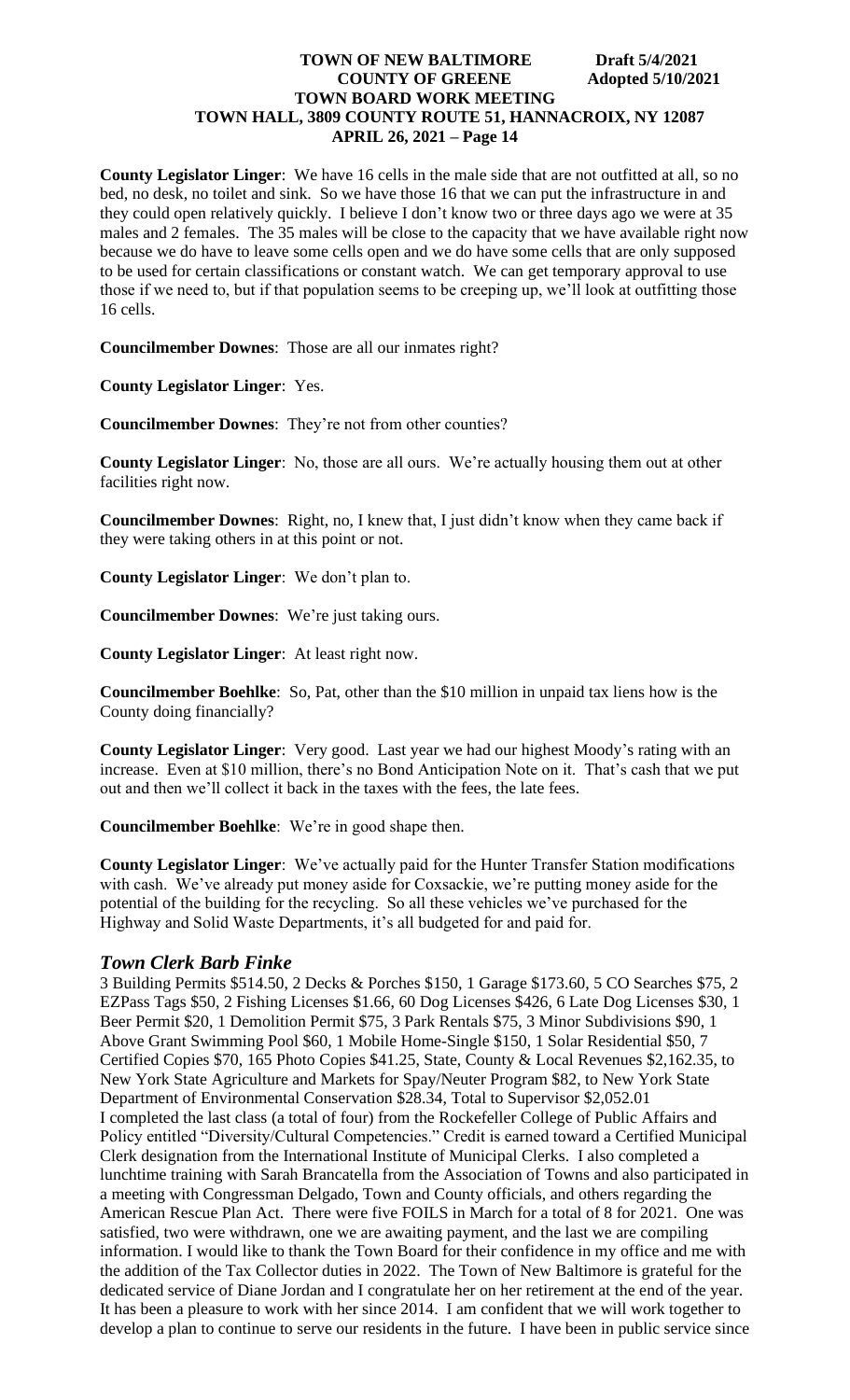I was 16 which is very important to me. When I was appointed as Town Clerk in 2014, the Town Clerk's office was closed on Thursdays. My first order of business was to open up the Town Clerk's office on Thursdays to serve our residents every day. My mother always asks who my boss is and I tell her the 3,300 people that live in the Town. The concept of combining both offices is not new. It was discussed in 2012 following the resignation by Lynn Taylor and noted at that time that 'over 60% of towns and the majority in Greene County have already done this.' Currently, the Towns of Ashland, Athens, Durham, Greenville, Hunter, Jewett, Lexington and the Villages of Athens, Catskill, Coxsackie do this. The filing of terms of offices was forwarded to the Board of Elections on February 1 following their phone call to me. I did not find out about Diane's retirement until she told me on the afternoon of March 22. That is why the Tax Collector position was listed on February 1. I think all of us respect Diane and would support her in that role if she had instead decided to seek reelection. In speaking with our bookkeeper today who works with 10 Towns and 1 Village, New Baltimore is the only Town she works with to have a Tax Collector, most have followed this direction of consolidation. This combination will allow our residents to be served in Town Clerk/Tax Collector capacity for 35 hours a week. I met with Supervisor Ruso and Deputy Supervisor Dellisanti on Saturday and I look forward to continuing our discussion on serving our residents in 2022. Thank you again for your support.

# *Animal Control Officer*

**Supervisor Ruso**: For those that were not here last week and weren't here at the tail end which was everybody, we went to an Executive Session to discuss a staff issue and we came back. We made a decision, not that you folks would know because everyone was gone when we got back, but we didn't make the Motion properly to dismiss our former Animal Control Officer so we're gonna do that now. So upon returning from Executive Session I neglected to make a Motion to terminate the employment. At this time I would like to make that Motion to terminate Joe Tanner effective April 12, 2021. Do I have a second?

#### **Councilmember VanEtten and Downes**: I'll second.

AYES: Ruso, Boehlke, Downes, Irving, VanEtten NAYS: ABSTAIN: ABSENT: **Motion Carried**

#### **TOWN OF NEW BALTIMORE, COUNTY OF GREENE**

## **RESOLUTION 91-2021 APRIL 26, 2021**

# **RESOLUTION TO CORRECT TITLE OF POSITION FOR SHERRY VIETA**

*WHEREAS* Sherry Vieta was appointed Animal Control Officer by Resolution 87-2021 on April 12, 2021.

*RESOLVED* the title for said position, due to training requirements, should be Dog Control Officer.

Motion by Supervisor Ruso seconded by Councilmember Irving

**Supervisor Ruso**: Now I need to make sure this is all clear. Having spoken with Ag. and Markets who regulates your Dog Control Officers and your Animal Control Officers, we haven't had an Animal Control Officer in many years. Why? There's specific training and equipment that they must possess. Our Animal Control Officer never had those so technically we've not had an Animal Control Officer with equipment and training. So anyway we're going to have Sherry Vieta as Dog Control Officer and one other thing to establish because a lot of people give a call to him, DEC regulates wild animals -- raccoons, deer, bear, etc. Town Animal Control Officer wheres they exist or Dog Control Officer are not authorized to deal with wild animals. Animal Control Officers deal only with domesticated animals – cows, horses, dogs etc. -- except our person never did have and neither does our new person have the training to take care of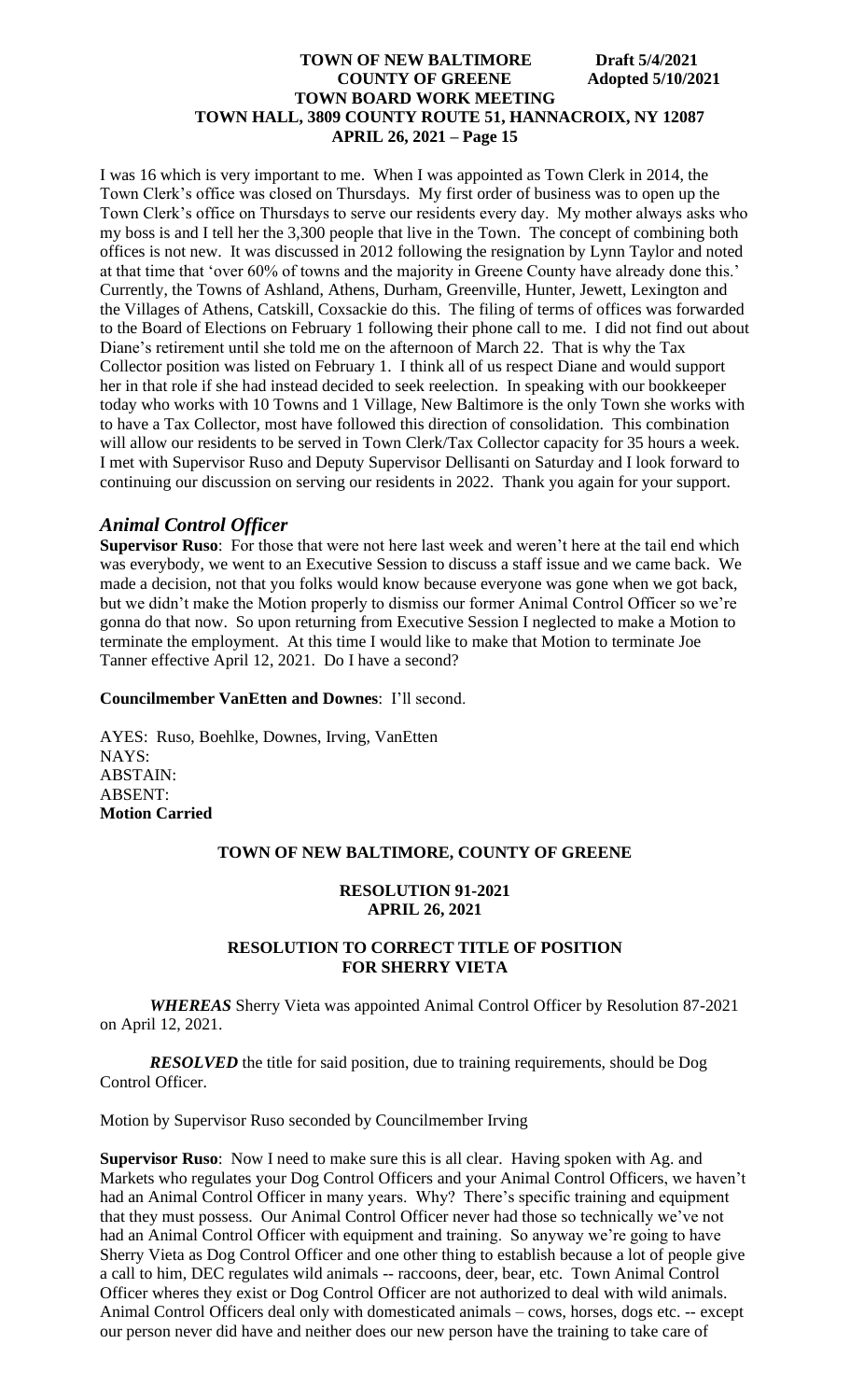horses, dogs. We don't have the pens to keep the horses either folks just so you know. The title needs to be what it really is. That's Dog Control Officer.

**Ellie Alfeld**: I'm sorry I would like to know the residence of this new appointment.

**Supervisor Ruso**: She lives in Coxsackie.

**Ellie Alfeld**: Thank you because I know we couldn't have her in the hamlet. The kennel incident that we had a number of years ago where a kennel tried to establish in the hamlet and the Board acted on not allowing kennels in the hamlet so I wanted to know if she was a resident of the hamlet. That's all.

**Supervisor Ruso**: No she's not.

**Ellie Alfeld**: Thank you.

**Councilmember Downes**: And she has a lot of experience.

**Ellie Alfeld**: It was the barking, Kelly, that got crazy.

**Councilmember Downes**: No, no, no, I'm just saying just so you know she's got a lot of experience with dogs.

**Eilleen Vosburgh**: So if we have a problem with a bear or a deer who do we call?

**Councilmember VanEtten:** DEC right?

**Supervisor Ruso**: DEC, game control, Sheriff's Department whichever the case might be. Yeah, but by law we're not supposed, not that… By the way Sherry has done things and I talked to her, she does you know if there's an animal injured and she's called to it, she's talked about some winged animal I can't remember what it was, maybe it was a hawk or something, and she got it to some sort of rescue place. So it's not like she doesn't care and do things for animals, but that's not her authority under the Town of New Baltimore or the Town of Coxsackie where she also does this.

**Councilmember VanEtten**: We do, though, have a local person in the Town of Coeymans that does rescue, large birds and will rehabilitate.

**Councilmember Downes**: Rochelle.

**Councilmember VanEtten**: Rochelle.

**Supervisor Ruso**: And nevertheless we're talking about technical job.

AYES: Ruso, Boehlke, Downes, Irving, VanEtten NAYS: ABSTAIN: ABSENT: **Motion Carried**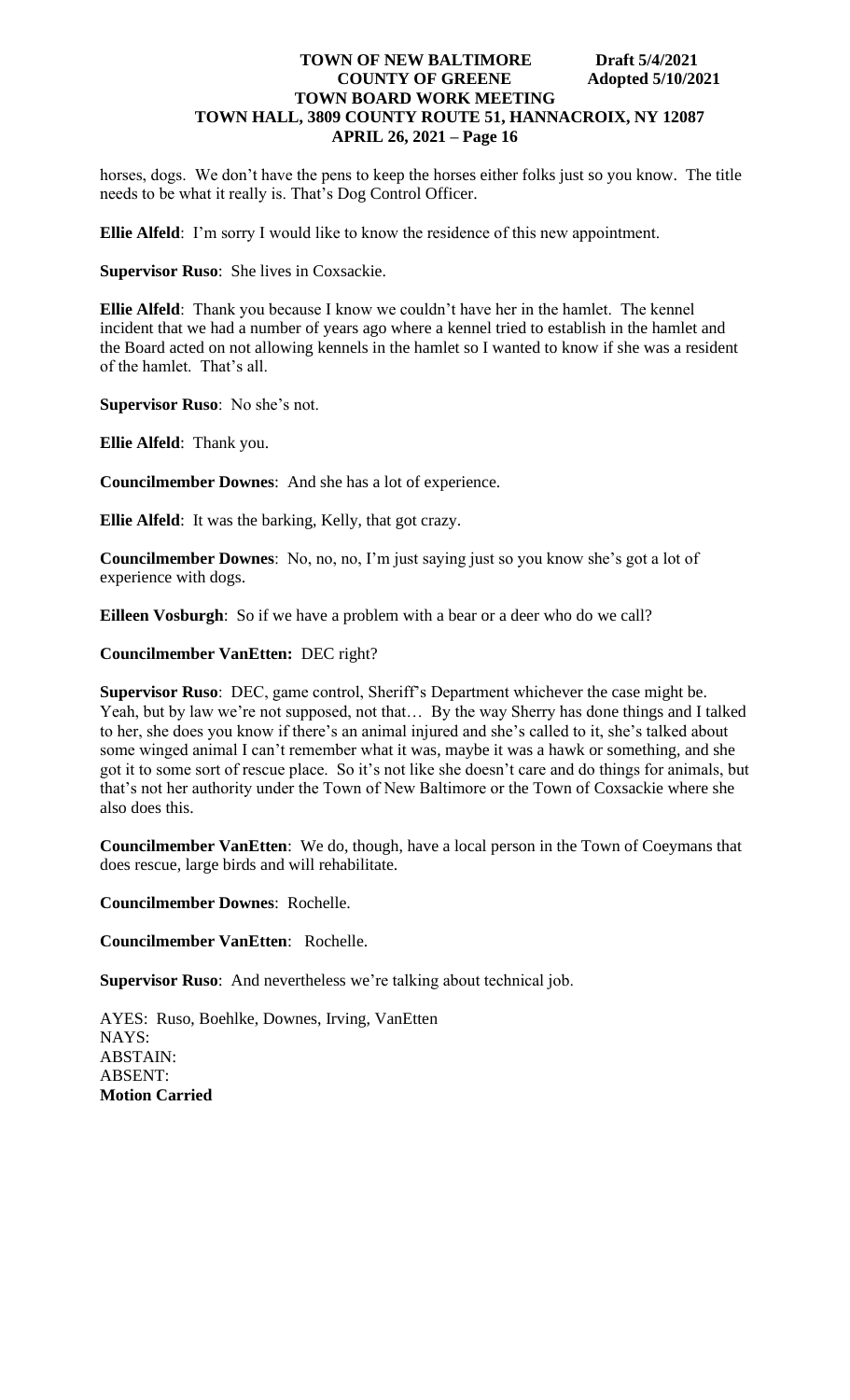# *Assessment*

# **TOWN OF NEW BALTIMORE, COUNTY OF GREENE**

#### **RESOLUTION 92-2021 APRIL 26, 2021**

# **RESOLUTION TO ADOPT LOCAL LAW 1 OF 2021 CHANGING THE DATE ESTABLISHED FOR GRIEVANCE DAY FOR REAL PROPERTY ASSESSMENT REVIEW**

## **LOCAL LAW #1 OF 2021**

## **A LOCAL LAW CHANGING THE DATE ESTABLISHED FOR GRIEVANCE DAY FOR REAL PROPERTY ASSESSMENT REVIEW**

**BE IT ENACTED** by the Town Board of the Town of New Baltimore, as follows:

#### SECTION 1. Title

This chapter shall be known as "A Local Law Changing the Date Established for Grievance Day for Real Property Assessment Review."

#### SECTION 2. Authority

This chapter is enacted pursuant to Real Property Tax Law §512, which established grievance day as the fourth Tuesday of May, but enables a Town to change such grievance day by local law.

# SECTION 3. Statement of Purpose

The Town of New Baltimore employs a sole Assessor who also serves as the Assessor for other assessing units. Pursuant to the authority granted in Real Property Tax Law § 512 the Town of New Baltimore wishes to establish a date for the meeting of the Board of Assessment Review to hear grievances other than that established in Real Property Tax Law §512(1).

#### SECTION 4. Grievance Day

The Town of New Baltimore hereby adopts as its grievance day the first Thursday following the fourth Tuesday in May and so many days thereafter as the Board of Assessment Review deems necessary for the purpose of the Board of Assessment Review hearing complaints in relation to assessments.

SECTION 5. This Local Law shall take effect immediately upon its filing in the Office of the Secretary of State.

# **SET DATE AND TIME FOR 2021 GRIEVANCE DAY**

*WHEREAS* Grievance Day means the date on which the Board of Assessment Review shall meet to hear complaints in relations to assessments.

*RESOLVED* the Town Board of the Town of New Baltimore sets the 2021 Grievance Day for Thursday, May 27, 2021 from 4-8 PM.

Motion by Councilmember VanEtten seconded by Councilmember Downes

| <b>SUPERVISOR RUSO</b>        | <b>AYE</b> |
|-------------------------------|------------|
| <b>COUNCILMEMBER BOEHLKE</b>  | <b>AYE</b> |
| <b>COUNCILMEMBER DOWNES</b>   | <b>AYE</b> |
| <b>COUNCILMEMBER IRVING</b>   | <b>AYE</b> |
| <b>COUNCILMEMBER VANETTEN</b> | <b>AYE</b> |
| <b>Motion Carried</b>         |            |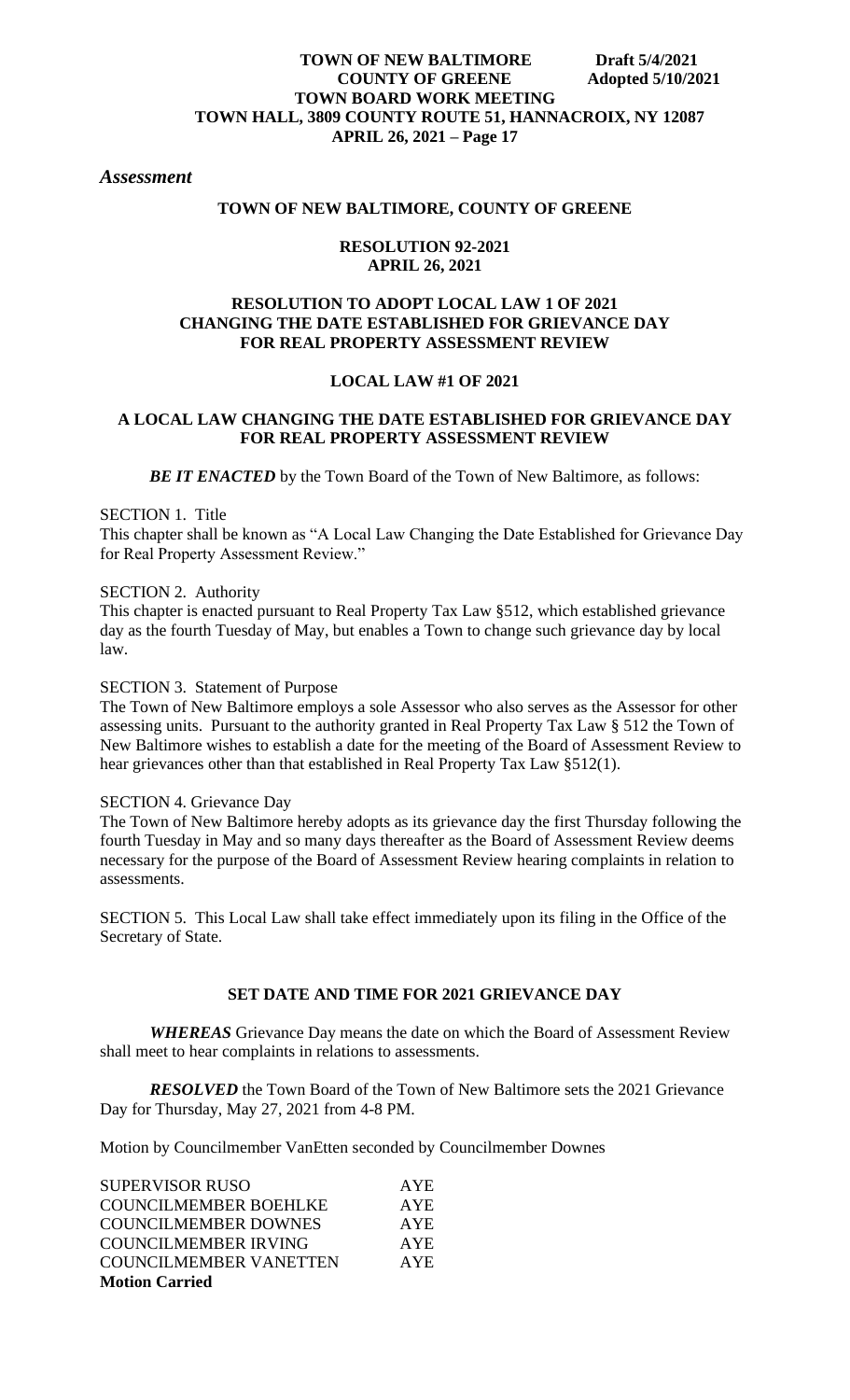# *Building & Grounds/Recycling Center Operator Kirk Trombley*

4 Tires Larger than 16" Without Rim \$30, 60 Gallon Bags of Plastic (No Hard Plastics) 11, 21 Bundles of Magazines and Phone Books, 33 Bags & Bundles of Newspaper, 67 Boxes & Bundles of Cardboard, 4/24 1 Dishwasher, 4/17 1 Refrigerator, Large Total Income \$30

# *Code Enforcement Officer Allan Jourdin*

Summarization of Code Enforcement Officer activities for March, 2021, is as follows: Building Inspections: (Figure Not Available When Report Completed) Building Permits Issued: 5 Building Permits Renewed: 2 Building Permit Renewal Letters Sent: 1 First Notice Certificates of Compliance Issued: 1 Certificates of Occupancy Issued: 2 Certificate of Occupancy Search Requests: 4 Manufactured (Mobile) Home Permits Issued: 1 New Building Permit Applications Received: 7 New Building Permit Applications Awaiting Permit Issuance: 10 Open Building Permits: 147 Pool Permits Issued: 2 Application Fees for March, 2021: \$1,173.10 Total Fees for Year to Date: \$2,668.60

# *Greene County EMS Representative Nick Dellisanti*

The regular monthly meeting was held on Tuesday, April 20, 2021 at the 911 Center. There were 7 EMS calls in March for a total of 25 for this year, 2021. We had 89 calls for all of 2020.

**Deputy Supervisor Dellisanti:** So we're right on track to keep our budge flat for 2022.

**Supervisor Ruso**: Twenty-five through three months means it's a hundred.

**County Legislator Linger**: Greene EMS this month was approved to do community paramedicine so you may see a change if you have to call for an ambulance. What they're allowed to do now if there's something that they believe is going to be a relatively simple problem to fix, they're gonna ask a patient if they would like to participate in the community telemedicine program where they can actually get a doctor on a video call at your house speaking to you so if there's a very simple solution for them, they can avoid a trip to the hospital for the patient. It's I think been used once last week up in Hunter. Very successful. The doctor called a prescription in to the pharmacy. They went and picked up the prescription. Avoided a four-hour trip, or a five-hour trip, or a six-hour trip to the hospital and kept the ambulance in service. This is gonna be a game changer for EMS here in the County. It's a really, really good initiative from Greene EMS and there's no cost to it for us. There's only savings.

**Councilmember Downes**: So, Pat, is that going forward we're gonna be doing this or is it just a COVID-related type thing?

**County Legislator Linger**: Well, it started out as COVID-related, but it was passed in the State budget this year to allow it so they had previously put in their application. They use that to help us do vaccine pods including the one that they did here in New Baltimore as well as homebound people. But now that it was passed in the State budget, it is gonna be able to be used permanently. So we're hoping to keep some of the ambulances in the more rural parts on the County in service a little longer and avoid some real long trips to the hospital. So thanks to Greene EMS.

**Eilleen Vosburgh:** Pat, how does that actually work? I understand you call the ambulance, they show up, and if they think it can be handled by a doctor, then they do the telemedicine. Is that right?

**County Legislator Linger**: Right and it's still new for everybody. There's been medics on calls already, they left the hospital and went 'I should have put this in community paramedicine, but…' So it's new, but everybody's getting used to it. And there's no obligation. You can say 'no, I want to go to the hospital' and you can go to the hospital.

**Councilmember Downes**: Is the phone call to your doctor or is it like…?

**County Legislator Linger**: No, it will be a REMO emergency room doctor.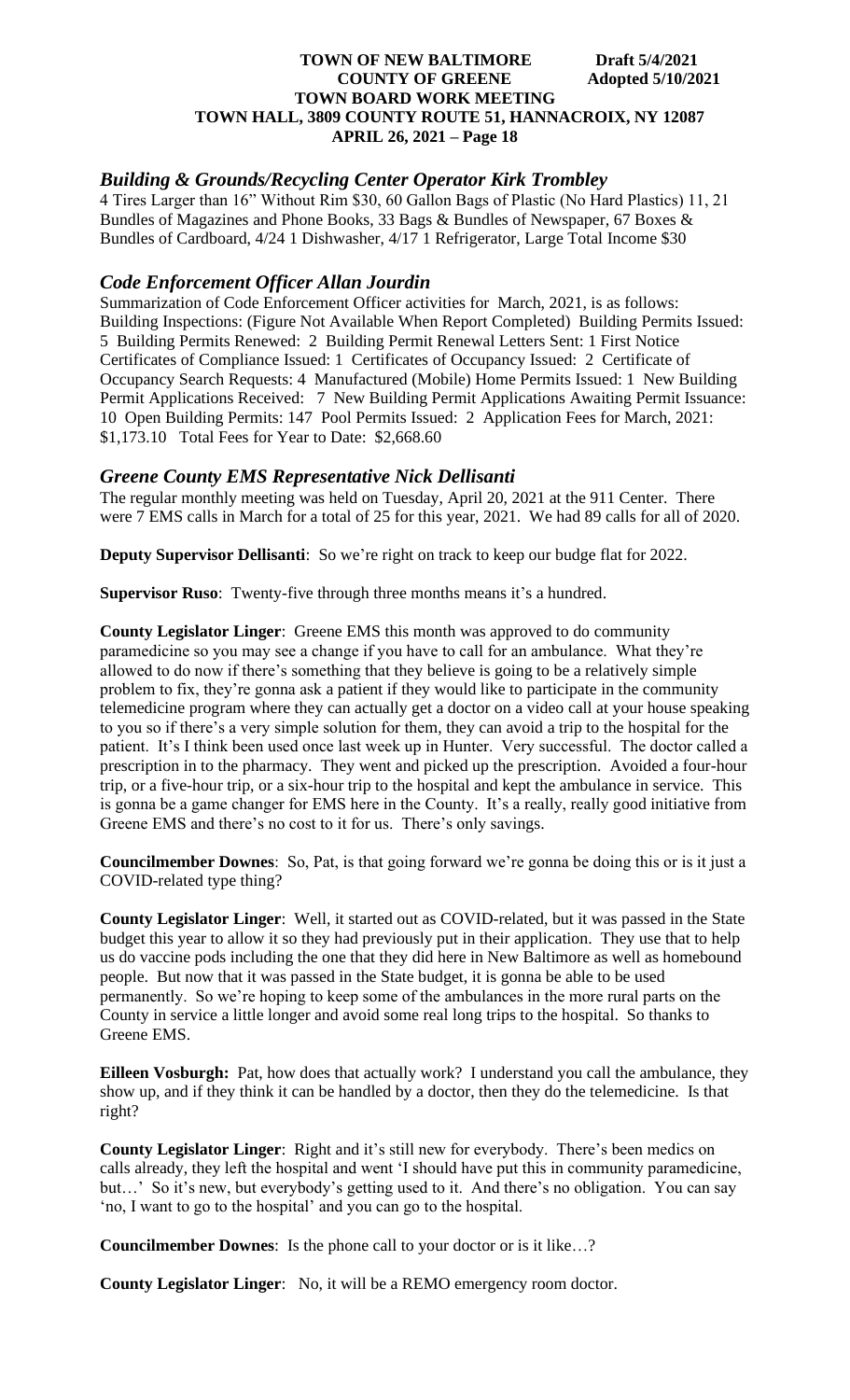**Deputy Supervisor Dellisanti**: We only had one telemedicine call so far so it's worked our very well.

# *Highway Superintendent Alan VanWormer*

Cleaned basement at Town Hall, and moved shelving units in, Cleaned up dirt on lawn at Town Hall from plowing, Took sander off 2006 F350, Put new mesh top on chipper box, Took trach from Town Hall basement to Coxsackie compactor, Picked up file cabinets from Reneslear County and put in basement at Town Hall, Returned borrowed transmission Jack to the Town of Catskill Highway Department, Patched dirt roads with item 4 stone, Patched hole with winter mix, Hauled in washed 1A stone for chip sealing, Replaced Shady Lane sign at Town line that someone ran over, Measured Old Kings Road for paving, Replace flags at Town Hall. Town Garage, Cornell Park, and District 1 park. Thank You to the Town of Athens Highway Department for their help and bucket truck at Cornell Park. Cleaned up lawns where plows dug up, Serviced 1989 ford tractor and put York rake on to start grading dirt roads, Picked up garbage dumped on Lime Kiln Road, Started to grade dirt roads, Hauled four loads of donated #2 stone for district 1 park from Peckham, Hauled washed screenings from Callanan to replace what was used over the winter before price increase, Cleaned beaver debris from culvert pipe on West Deans Mill Road, Had two flat tires repaired on John Deere Loader, Had windshield replaced on 1985 International Truck number 9, Had windshield replaced on 2013 International truck number 7, Picked up garbage from Town Hall, Graded and spread Item #4 stone on Pine Grove Road and rolled, Hauled in dry screenings and #1 stone to make item #4, Took plows and sander off remaining trucks, Village of Ravena swept Roberts Hill Road between Rt. 51 and Rt. 54 we thank them for their help, Tuesday April 13, ordered new skid steer from Finke Equipment.

**Town Clerk Finke**: Just so everyone knows, Finke Equipment has nothing to do with me.

Finished grading Pine Grove Road, and moved equipment to Haas Hill and began grading there, Got prices for new mower for parks, Cut low hanging tree limb on Featherbed lane that was hitting the school bus, Took 1996 International truck #8 to Coffey heavy repair for electronic issues , needed to be hooked to a computer to diagnose, and repair, Dropped off 2013 International at Coffey heavy repair for no power issue, it showed no code in the computer, he was not able to figure it out, so Greene County Highway will be trailering it to Allegiance truck in Hudson on Monday. I will update the Highway Committee as soon as we get a diagnosis and how much the repairs will cost. Serviced all lawn mowers, Cut dead trees with help of County Bucket truck, Moved sweeper for the Town of Coxsackie with our 20' trailer, Dropped off 2002 International truck #3 at Watkin Spring for rear spring replacement, Sent one employee for random drug and alcohol testing, Picked up dead deer on Reservoir Road, Started sweeping roads with rented sweeper from Montano equipment, Finke Equipment and Carver company offered us a better price on rental, but had no sweepers available to rent.

## **TOWN OF NEW BALTIMORE, COUNTY OF GREENE**

#### **RESOLUTION 93-2021 APRIL 26, 2020**

# **RESOLUTION TO AUTHORIZE HIGHWAY SUPERINTENDENT TO PURCHASE FUEL OIL PER GREENE COUNTY RESOLUTION 100-21**

*WHEREAS* the Greene County Legislature advertised for bids for the furnishing of fuel, two bids were received, and the lowest responsible bidder meeting all specs was determined.

*WHEREAS* pursuant to Section 408-a of the New York State County Law, any other political subdivisions, fire company or district may receive the Tank Car Price \$1.6871, Delivery Charge \$0.13, Total Cost Per Gallon \$1.8171. The bid price is subject to increase or decrease during the Contract period corresponding with the changes in the reseller's posted tank car price at the Port of Albany as published in the Oil Price Daily for the date of delivery.

*RESOLVED* the Town Board hereby authorizes the purchase of fuel oil at the contract price offered by Greene County Resolution 100-21 for one year from June 1, 2021 to May 31, 2022 from Bottini Fuel.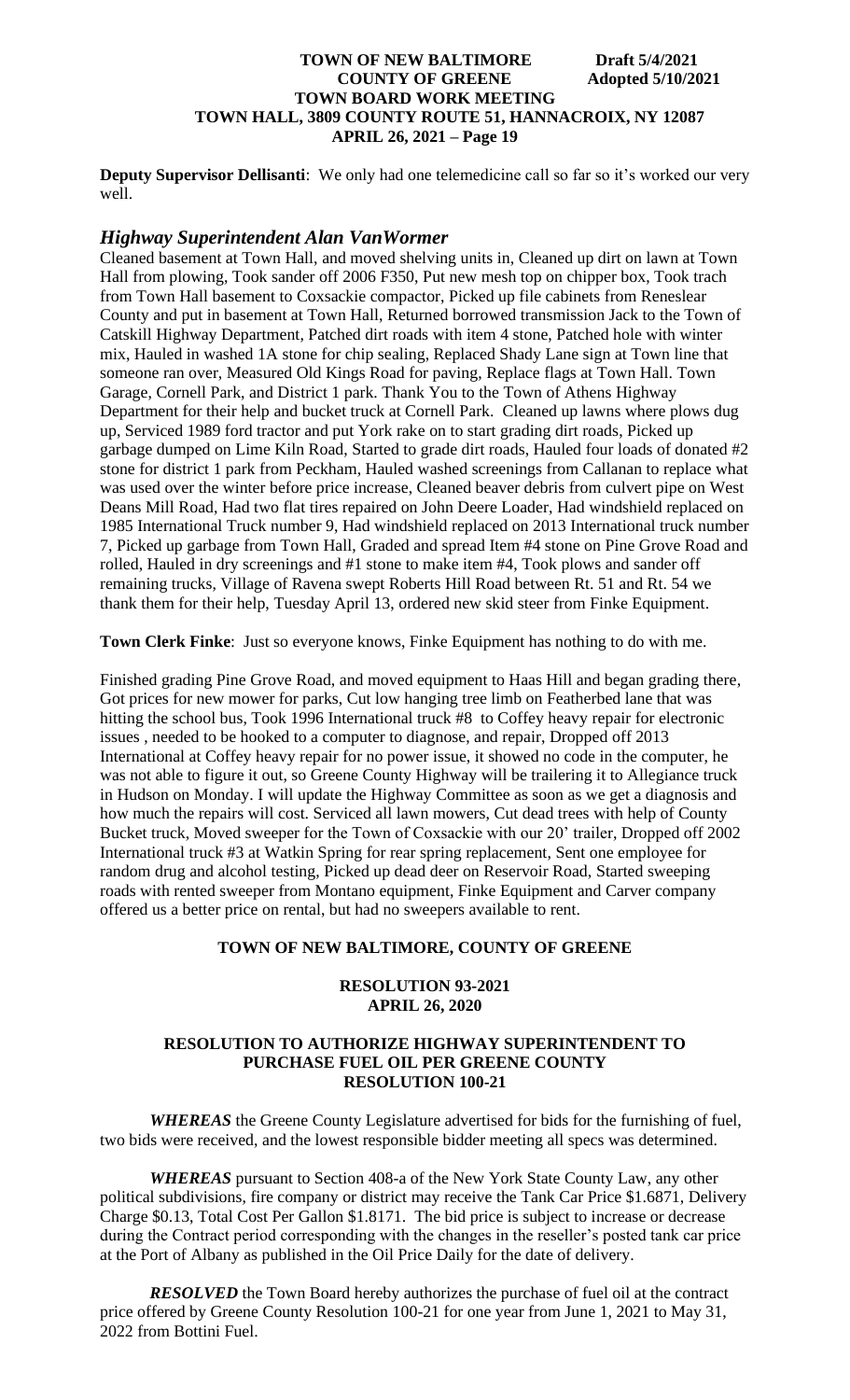Motion by Supervisor Ruso seconded by Councilmember Boehlke AYES: Ruso, Boehlke, Downes, Irving, VanEtten NAYS: ABSTAIN: ABSENT: **Motion Carried**

# **TOWN OF NEW BALTIMORE, COUNTY OF GREENE**

## **RESOLUTION 94-2021 APRIL 26, 2020**

# **RESOLUTION FOR THE HIGHWAY DEPARTMENT TO PURCHASE CULVERTS MATERIALS**

*WHEREAS* the Highway Department would like to purchase culvert pipes and collars for installation within the Town and two quotes were procured, both exactly the same and under New York State Contract.

*RESOLVED* the Highway Superintendent recommends Pipes Plus as a local womenowned, Greene County business, Purchase Order H-2021-74 for a total of \$2,490.70.

Motion by Supervisor Ruso seconded by Councilmembers Downes and VanEtten AYES: Ruso, Boehlke, Downes, Irving, VanEtten NAYS: ABSTAIN: ABSENT: **Motion Carried**

# **Planning Board Chair Rob VanEtten**

The Planning Board met on April 8 with the following business transacted: Public Hearing was opened and recessed on the Lisa Dippo Minor Subdivision Application because required neighbor notification had been delayed. Public Hearing on the Bernardi & Sanzi Site Plan Application was held and recessed awaiting new application and Site Plans reflecting the actual number of one-bedroom apartments there will be in the conversion of Budget Motel to apartments. In the regular monthly meeting that followed, discussion continued on the Solar Generation Oriole solar project with applicants and Town appointed engineer for the project. At conclusion of discussion, resolution with conditions approving the Site Plan was approved. Discussion was held with a Town resident regarding the best way to handle taking property from one parcel owned containing a barn and adding the land to another parcel which in effect would put the barn on the other parcel.

# **Zoning Board of Appeals Chair Pat Linger**

The Zoning Board of Appeals did not meet on April 7, 2021, since there were no applications to come before the Board.

# *Town Court*

The following is the Town of New Baltimore Court monthly report for March 2021.

- Total March monies received was \$27, 815.00
	- o Judge Melewski \$15,197.00
	- o Judge Huff \$12,618.00
	- o State/County Share \$19,070.00 Town Share \$8,745.00
- Total 2021 (January-March) monies received \$63,729.00
- o State/County Share \$40,762.00 Town Share \$22,967
- Total New Cases Received 221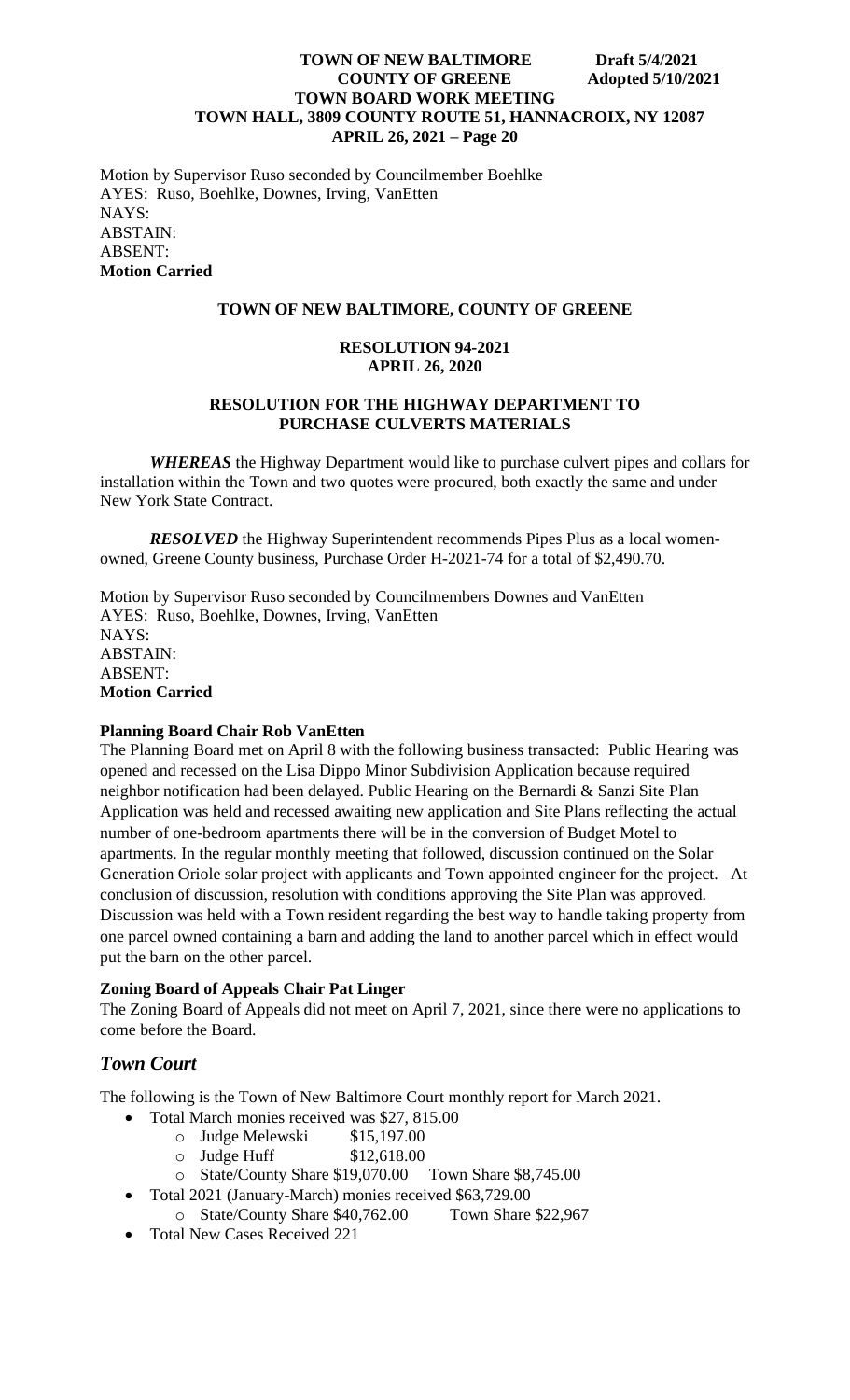#### **TOWN OF NEW BALTIMORE, COUNTY OF GREENE**

#### **RESOLUTION 95-2021 APRIL 26, 2021**

#### **RESOLUTION TO APPROVE INVITATION TO BID FOR SILVER LAKE DISTRICT 3 PARK**

#### INVITATION TO BID GENERAL CONSTRUCTION CONTRACT

Notice is hereby given that sealed bids to furnish and install a New Ballfield Facility at Silver Lake Park will be received by the Clerk until **3:00 P.M.**, **Friday May 14th, 2021.** at the Town Clerks office, Town of New Baltimore, 3809 County Route 51, Hannacroix, New York 12087. All sealed bids received before 3:00 P.M. will be publicly opened and read aloud at that time.

The General Construction will be done in conjunction with Town forces and other contracts. Therefore; The successful General Contractor will need to coordinate their work with the Town and other contracts.

The prefabricated concession building is being stored locally and the successful GC is expected to prioritize placement of the concrete foundation as part of this contract.

The Contract Documents, including Advertisement for Bids, Information for Bidders, Additional Instructions, Bid Documents, General Requirements, Specifications, Contract Drawings and any Addenda, may be examined at no expense on line at the following website: [www.debiddocuments.com,](http://www.debiddocuments.com/) or at the office of Delaware Engineering, D.P.C., 28 Madison Ave Extension Albany NY, 12203.

Digital copies of the Contract Documents may be obtained online as a download from the website: [www.debiddocuments.com.](http://www.debiddocuments.com/) Complete hardcopy sets of bidding documents may be obtained from REV, 330 Route 17A, Suite #2, Goshen, NY 10924, Tel: 1-877-272-0216, Any Bidder requiring documents to be shipped shall make arrangements with REV and pay for all packaging and shipping costs.

All Questions should be sent to Frederick Grober via email at fgrober@delawareengineering.com or Fax at (518) 452-1335.

Please note that **[www.debiddocuments.com](http://www.debiddocuments.com/)** is the designated location and means for distributing and obtaining all bid package information. All Bidders are urged to register to ensure receipt of all necessary information including bid addenda. All bid addenda will be transmitted to registered plan holders via email and will be available at [www.debiddocuments.com.](http://www.debiddocuments.com/) Plan holders who have paid for hard copies of the bid documents will need to make the determination if hard copies of the addenda are required for their use, and coordinate directly with REV for hard copies of addenda to be issued. There will be no charge for registered plan holders to obtain hard copies of the bid addenda.

No Bidder may withdraw his bid within Thirty (30) days after the actual date of opening thereof.

This is an exempt capital improvement project, and Bidders shall not include in their bid sales and compensating use taxes on the cost of materials which are to be incorporated into the work.

The Town of New Baltimore reserves the right to waive any and all informalities in the Bid and to reject any or all Bids. By Order of the Town Board. Barbara M. Finke, Town Clerk

Motion by Supervisor Ruso seconded by Councilmembers Downes AYES: Ruso, Boehlke, Downes, Irving, VanEtten NAYS: ABSTAIN: ABSENT: **Motion Carried**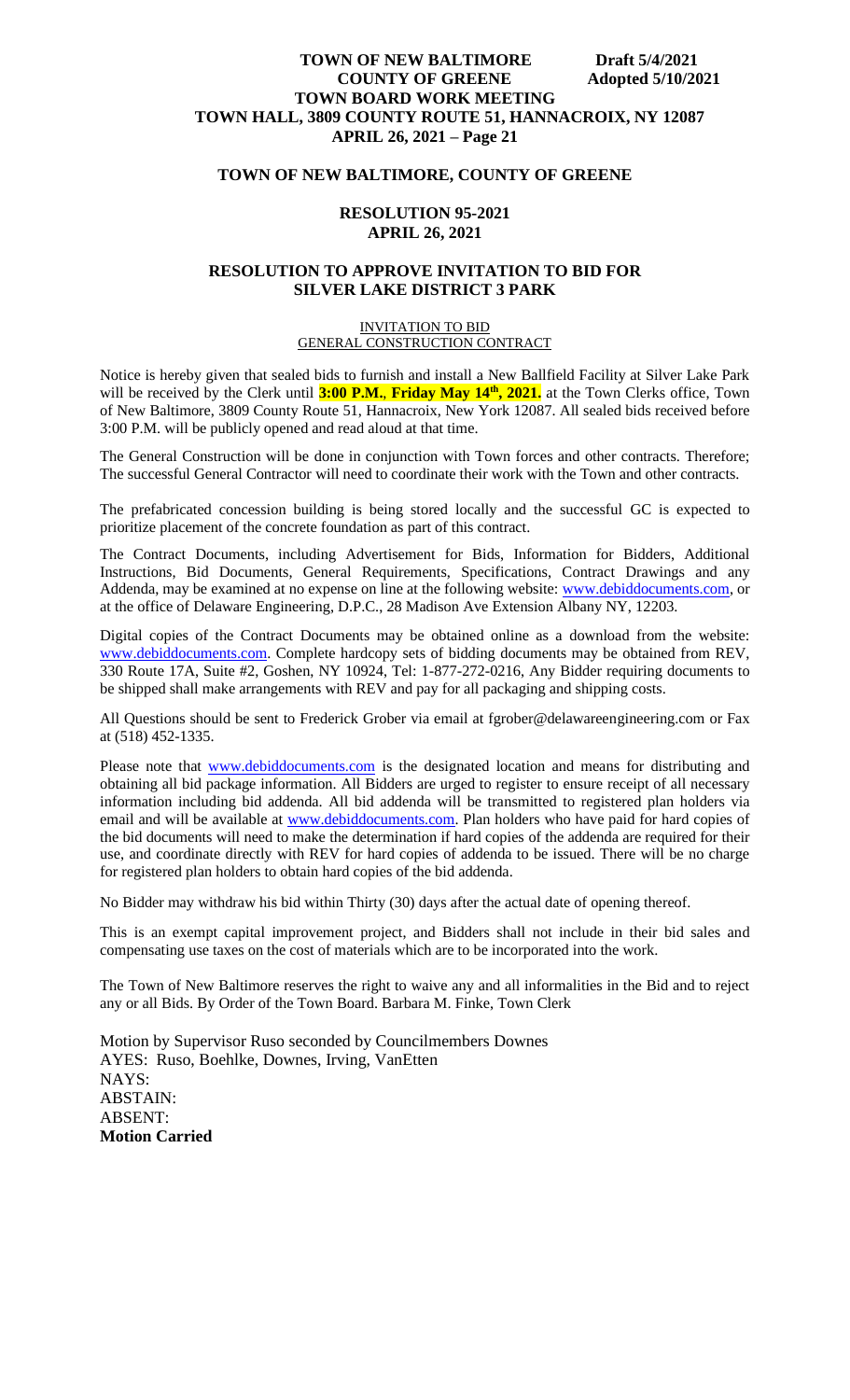#### **TOWN OF NEW BALTIMORE, COUNTY OF GREENE**

#### **RESOLUTION 96-2021 APRIL 26, 2021**

#### **RESOLUTION TO ENTER INTO A MANAGEMENT AGREEMENT BETWEEN THE TOWN OF NEW BALTIMORE AND THE NEW BALTIMORE CONSERVANCY**

*WHEREAS* the Town desires to enter into this management agreement with the New Baltimore Conservancy to manage the Hannacroix Falls and North End of Paper Mill Trail, in cooperation with the Town, for public use.

*WHEREAS* the agreement will automatically renew for two additional one-year terms, provided that all parties have complied with the terms and conditions of this agreement. During the term of this Agreement, and any renewals thereafter, either party may cancel this agreement on forty-five (45) days' notice.

*RESOLVED* the Town Board of the Town of New Baltimore authorizes the Supervisor to sign said agreement.

Motion by Councilmember VanEtten seconded by Councilmember Downes AYES: Ruso, Boehlke, Downes, Irving, VanEtten NAYS: ABSTAIN: ABSENT: **Motion Carried**

#### MANAGEMENT AGREEMENT

#### HANNACROIX FALLS AND North End of PAPER MILL TRAIL

This MANAGEMENT AGREEMENT (hereinafter the "Agreement"), is made the \_\_\_April, 2021, between the Town of New Baltimore (hereinafter the "Town"), and the New Baltimore Conservancy (hereinafter the "Conservancy").

#### WITNESSETH:

WHEREAS, the Town owns approximately six acres of land (hereinafter referred to as the "Premises") bounded by the Hannacroix Creek and Hannacroix Creek Preserve (owned and maintained by the Conservancy); and

WHEREAS, the Premises contains the northern end of the Paper Mill Trail, the Hannacroix Creek shoreline at the Falls, as well as the historic mill race that leads to Mill Ruins on Preserve property; and

WHEREAS, the Premises contains outstanding natural resource features, has abundant wildlife, and the Falls is the recognized starting point of a Hudson River tidal estuary of statewide significance; and

WHEREAS, the Falls and chase are integral components of the historic Croswell-Parsons Paper Mill Ruin which was listed on the National Register of Historic Places in 1996; and

WHEREAS the Premises has functioned as an integral piece of the overall Hannacroix Creek Preserve complex; and

WHEREAS, the Conservancy has managed the Premises at no cost to the Town for the last 20 years; and

WHEREAS, the Conservancy is desirous to continue managing the Premises on the Town's behalf for public enjoyment at no cost to the Town; and

WHEREAS, the Town is desirous of entering into this Agreement with the Conservancy so that it manages the Premises, in cooperation with the Town, for public uses;

NOW THEREFORE, the parties mutually agree as follows: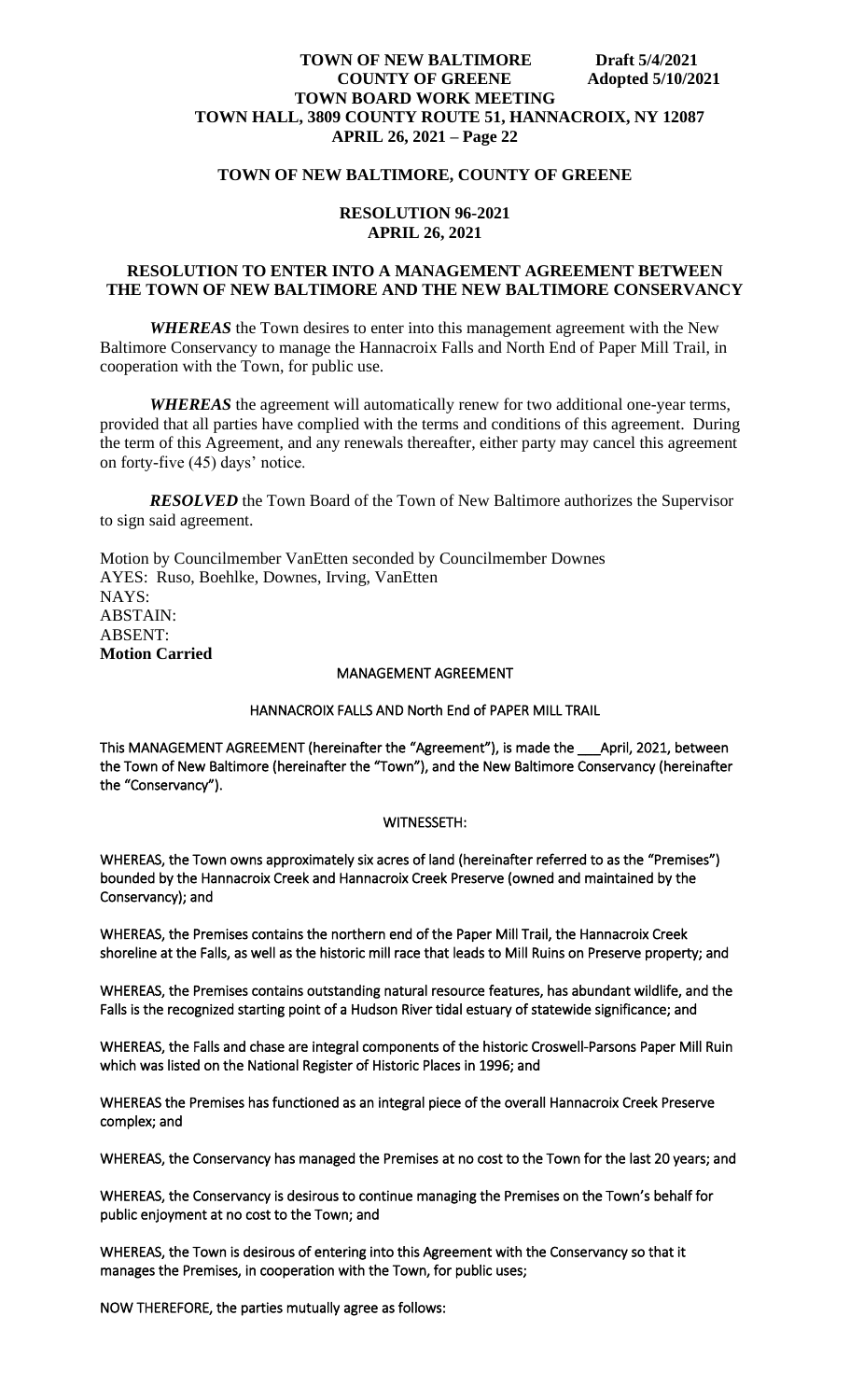1. PREMISES

The Premises subject to this Agreement are more fully described by the Map annexed hereto as Exhibit "A".

2. TERM

The term of this Agreement shall be for one (1) year, effective \_\_\_April, 2021. This Agreement shall automatically renew for two additional one-year terms, provided that all parties have complied with the terms and conditions of this agreement. During the term of this Agreement, and any renewals thereafter, either party may cancel this agreement on forty-five (45) days' notice.

- 3. MANAGEMENT OF THE PREMISES
	- A. The conservancy agrees, at their sole cost and expense and within the limits of available resources, to operate, manage and maintain the Premises for open space, and other public uses as permitted by law. In particular, the Conservancy agrees to: (1) maintain existing paths and trails on the Premises; (2) periodically remove trash and debris from the Premises; (3) generally keep the site open, and accessible to the public from dawn to dusk; (5) continue to provide directional signs to assist users of the Premises arriving through the Hannacroix Creek Preserve.
	- B. Subject to written approvals by the Town, the Conservancy is authorized to construct improvements on the Premises such as new trails, kiosks at the Conservancy's sole expense.
	- C. The Premises shall be open and available to the public for day use, whether residents of the Town or otherwise.
- 4. INSURANCE

The Town agrees to maintain a Commercial General Liability Insurance Policy with a \$1,000,000 per occurrence/\$2,000,000 aggregate. Furthermore, the Town agrees to add the Conservancy as an additional insured on such policy for liability resulting from the Town's ownership of the property. Any such policy shall provide thirty (30) days written notice of cancellation to the Conservancy. The Town shall provide the Certificate of Insurance when executing the Agreement and upon every insurance renewal.

In WITNESS THEREOF, the parties hereto have set their hands and seals the day and year first above written.

TOWN OF NEW BALTIMORE

By \_\_\_\_\_\_\_\_\_\_\_\_\_\_\_\_\_\_\_\_\_\_\_\_\_\_\_ Jeffry R. Ruso, Supervisor

NEW BALTIMORE CONSERVANCY

By\_\_\_\_\_\_\_\_\_\_\_\_\_\_\_\_\_\_\_\_\_\_\_\_\_\_\_ Peter M. Melewski, President

# **TOWN OF NEW BALTIMORE, COUNTY OF GREENE**

## **RESOLUTION 97-2021 APRIL 26, 2021**

# **RESOLUTION TO AUTHORIZE SUPERVISOR TO PAY AUDITED CLAIMS**

*WHEREAS* the Town Clerk has presented claims to the Town Board for audit and review, and

*WHEREAS* the Town Board has audited claims 2021b-04-01 to 2021b-04-40, it is

*RESOLVED* that the Supervisor is hereby authorized to pay claims 2021b-04-01 to 2021b-04-40.